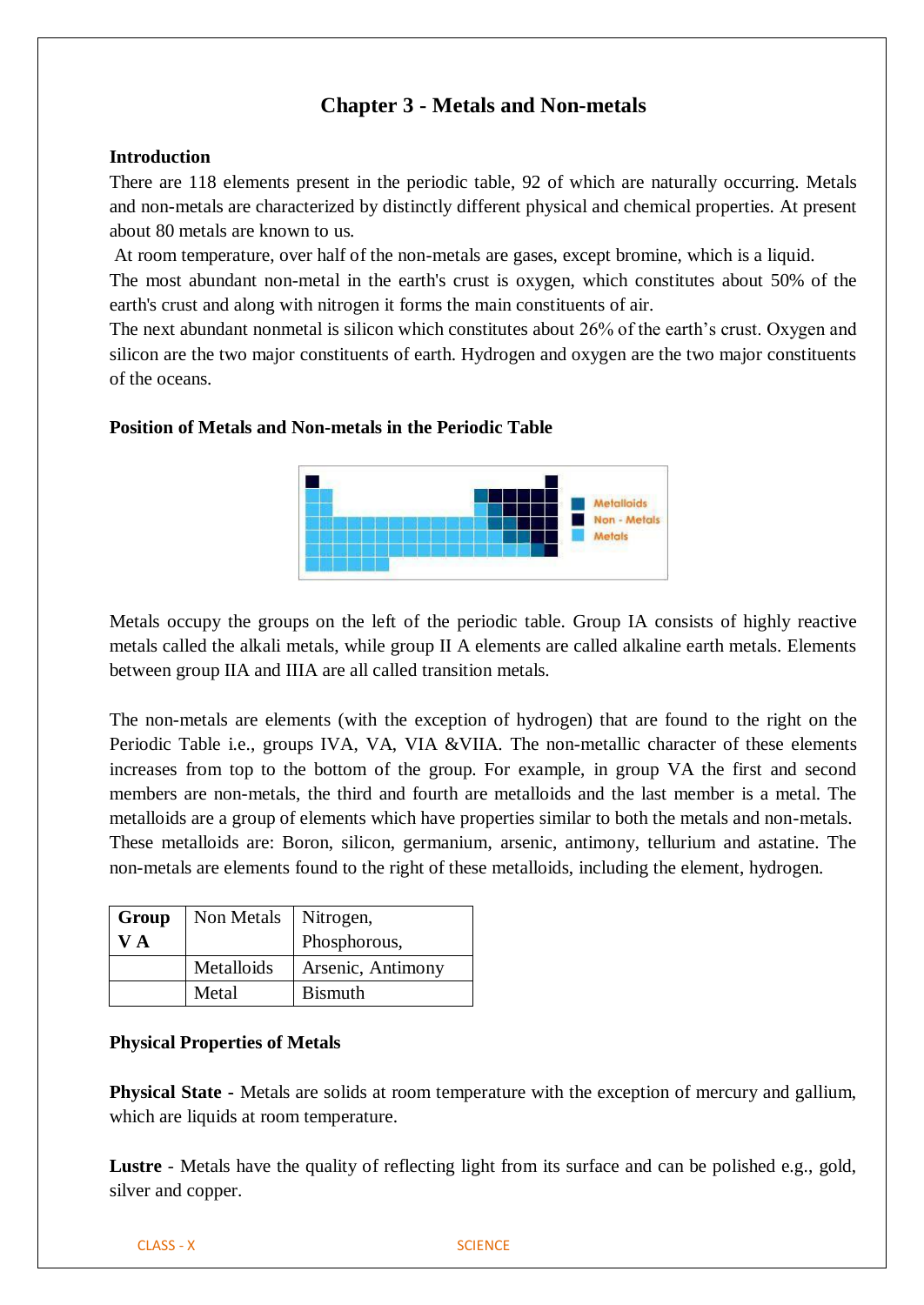**Malleability** - Metals have the ability to withstand hammering and can be made into thin sheets known as foils. Except Zinc which is brittle.

**Ductility** - Metals can be drawn into wires. Except Zinc which is brittle.

**Hardness** - All metals are hard except sodium and potassium, which are soft and can be cut with a knife.

**Conduction** - Metals are good conductors because they have free electrons. Silver and copper are the two best conductors of heat and electricity. Lead is the poorest conductor of heat. Bismuth, mercury and iron are also poor conductors

**Density -** Metals have high density and are very heavy. Iridium and osmium have the highest densities whereas lithium has the lowest density.

**Melting and Boiling Point** - Metals have high melting and boiling point. Tungsten has the highest melting point where as silver has low boiling point. Sodium and potassium have low melting points.

**Alloy Formation -** Metals form homogeneous mixture with each other called an alloy. Example-Brass is an alloy of copper and zinc.

**Sonorous -** Metals are sonorous i.e. they produce sound when hit with some solid object.

## **Physical Properties of Non-metals**

**Physical State** - Most of the non-metals exist in two of the three states of matter at room temperature: gases (oxygen) and solids (iodine, carbon, sulphur). These have no metallic lustre, (except iodine) and do not reflect light. (Except carbon in the form of diamond).

**Nature -** Non-metals are very brittle, and cannot be rolled into wires or pounded into sheets. Except- diamond is the hardest substance known.

**Conduction** - They are poor conductors of heat and electricity. (Except graphite conducts heat, both graphite & gas carbon conduct electricity.)

**Electronegative Character -** Non-metals have a tendency to gain or share electrons with other atoms. They are electronegative in character.

**Reactivity -** They generally form acidic or neutral oxides with oxygen.

**Melting and Boiling Points** – Non-metals have low melting and boiling points.

## **Comparative Properties of Metals and Non-Metals**

| <b>Property</b> | <b>Metals</b>                                                                 | <b>Non-metals</b> |
|-----------------|-------------------------------------------------------------------------------|-------------------|
| State of matter | These are usually solid, except mercury, These exist in all the three states. |                   |
| CLASS - X       | <b>SCIENCE</b>                                                                |                   |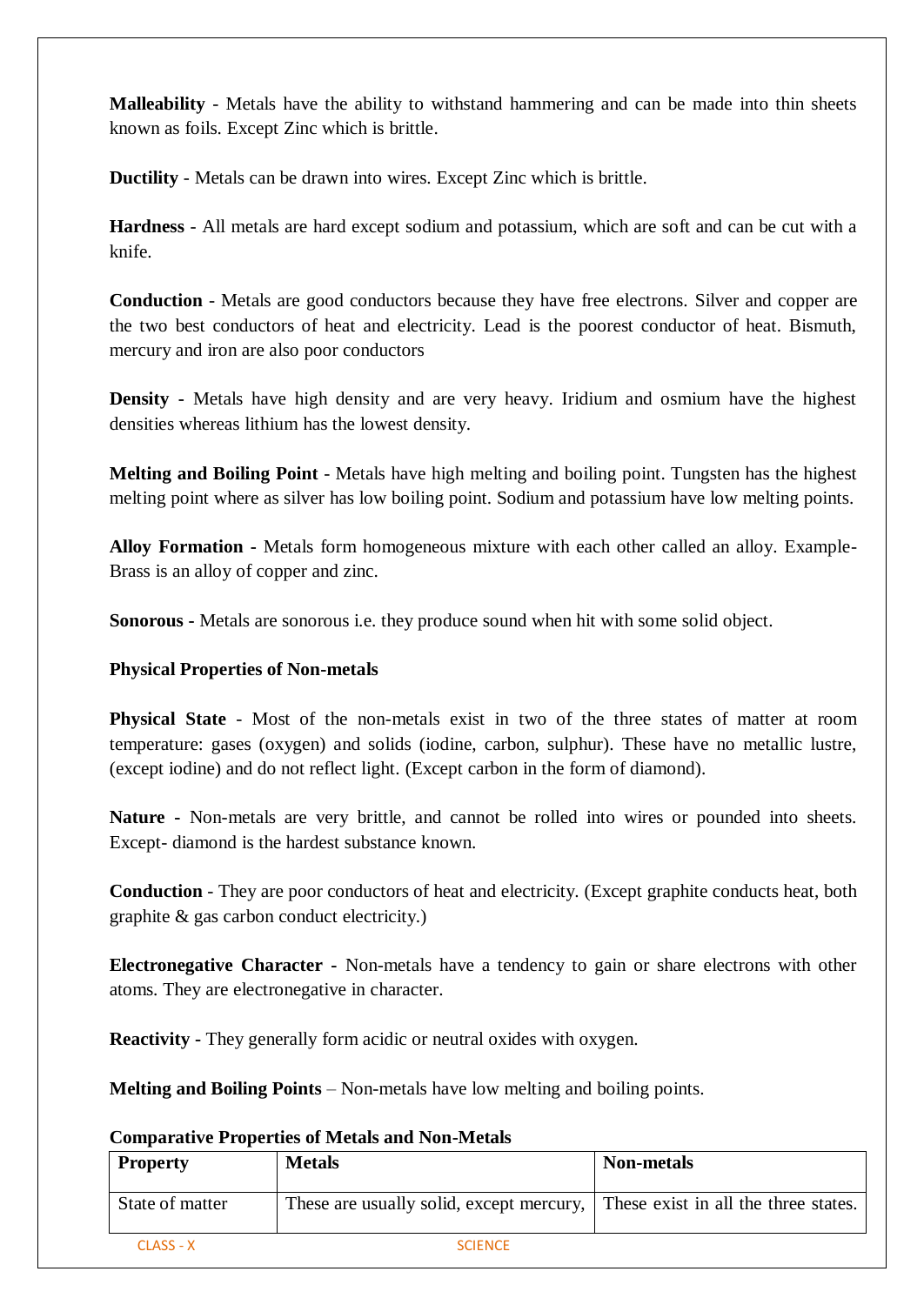| <b>Property</b>                 | <b>Metals</b>                                                                                                                                                | <b>Non-metals</b>                                                                                                           |
|---------------------------------|--------------------------------------------------------------------------------------------------------------------------------------------------------------|-----------------------------------------------------------------------------------------------------------------------------|
|                                 | which is a liquid at room temperature.<br>Gallium and Caesium melt below 30°C.<br>So if room temperature is around 30°C,<br>they may also be in liquid state | Bromine is the only liquid. Solids<br>- iodine, carbon, sulphur.                                                            |
| Density                         | They usually have high density, except<br>for sodium, potassium, calcium etc.                                                                                | Their densities are usually low.                                                                                            |
| Melting point                   | They usually have a high melting point<br>except mercury, cesium, gallium, tin,<br>lead.                                                                     | Their melting points are low.                                                                                               |
| Boiling point                   | Their boiling points are usually high.                                                                                                                       | Their boiling points are low.                                                                                               |
| Hardness                        | They are usually hard, except mercury,<br>sodium, calcium, potassium, lead etc.                                                                              | They are usually not hard. But the<br>exception<br>is<br>the<br>non-metal<br>diamond, the hardest substance.                |
| Malleability                    | They can be beaten into thin sheets.                                                                                                                         | They are generally brittle.                                                                                                 |
| Ductility                       | They can be drawn into thin wires,<br>except sodium, potassium, calcium etc.                                                                                 | They cannot be drawn into thin<br>wires.                                                                                    |
| Conduction of heat              | They are good conductors of heat.                                                                                                                            | They are poor conductors of heat.<br>(exception-carbon in the form of<br>graphite)                                          |
| Conduction<br>of<br>electricity | They are good conductors of electricity.                                                                                                                     | They are non-conductors, except<br>for carbon in the form of graphite<br>and the gas carbon.                                |
| Lustre                          | Newly cut metals have high lustre.<br>Some get tarnished immediately.                                                                                        | Usually not<br>lustrous,<br>except<br>iodine and diamond - the most<br>lustrous of all the substances.                      |
| Alloy formation                 | They form alloys.                                                                                                                                            | Generally, they do not form<br>However,<br>alloys.<br>carbon,<br>phosphorus, sulphur etc. can be<br>present in some alloys. |
| Tenacity                        | These usually have high tensile strength<br>except sodium, potassium, calcium,<br>lead etc.                                                                  | These have low tensile strength.                                                                                            |
| <b>Brittleness</b>              | They are hard but not brittle, except<br>zinc at room temperature.                                                                                           | They are generally brittle.                                                                                                 |
| Electronic<br>CLASS - X         | They usually have $1, 2$ or $3$ electrons in<br>their valence shell. The greater the<br><b>SCIENCE</b>                                                       | They usually have 4, 5, 6 or 7<br>electrons in the valence shell. If it                                                     |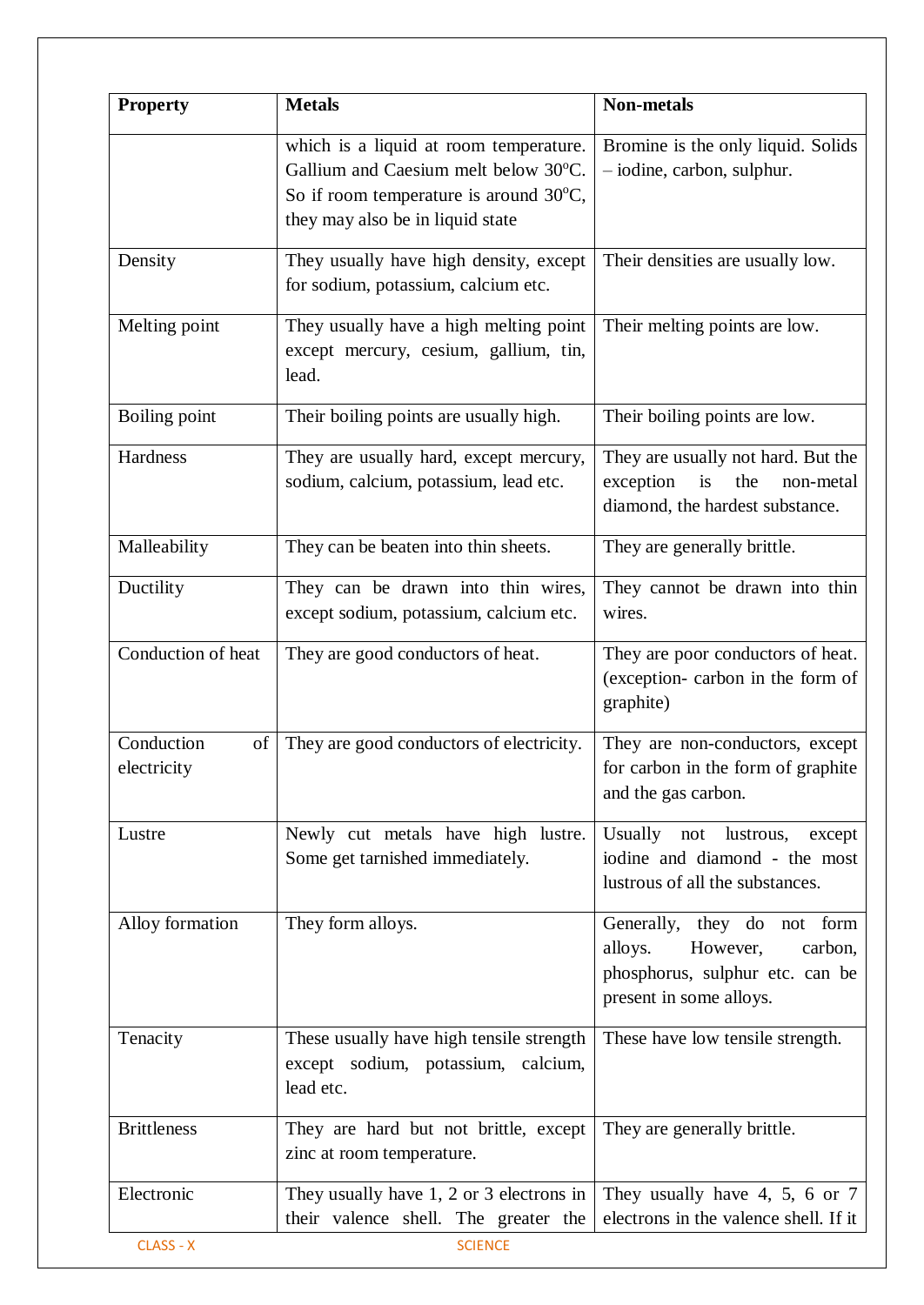| <b>Property</b>                      | <b>Metals</b>                                                                                                                     | <b>Non-metals</b>                                                                                                                                                           |
|--------------------------------------|-----------------------------------------------------------------------------------------------------------------------------------|-----------------------------------------------------------------------------------------------------------------------------------------------------------------------------|
| configuration                        | number of shells and lesser the number<br>of valence electrons, the greater is the<br>reactivity of the metal.                    | has 8 electrons, it is called a<br>noble gas. Lesser the number of<br>shells and greater the number of<br>valence electrons, greater is the<br>reactivity of the non-metal. |
| Ionization                           | They always ionize by losing electrons:<br>$Na^{O} - e^{-} \rightarrow Na^{+}$                                                    | They always ionize by gaining<br>electrons: $Cl^{\circ}$ + e <sup>-</sup> $\rightarrow$ $Cl^{\circ}$                                                                        |
| Charge of ions                       | Positively charged.                                                                                                               | Negatively charged.                                                                                                                                                         |
| Type of valency                      | Metals always exhibit electrovalency.                                                                                             | exhibit<br>Non-metal<br>both<br>electrovalency or covalency.                                                                                                                |
| Deposition<br>during<br>electrolysis | They are always deposited at the<br>cathode.                                                                                      | They are always deposited at the<br>anode.                                                                                                                                  |
| Redox reaction                       | These lose electrons and hence get<br>oxidized.                                                                                   | These gain electrons and hence<br>get reduced.                                                                                                                              |
| Redox agents                         | They are reducing agents.                                                                                                         | They are oxidizing agents.                                                                                                                                                  |
| Nature of oxides                     | They generally form basic oxides, some<br>of which are also amphoteric, such as<br>aluminum oxide, zinc oxide, lead oxide<br>etc. | They<br>acidic<br>generally<br>form<br>oxides.<br>Neutral oxides are nitrous oxide,<br>nitric oxide, carbon monoxide<br>water etc.                                          |
| Hydrides                             | They do form hydrides except some<br>transition elements.                                                                         | They do form hydrides, e.g. NH <sub>3</sub> ,<br>$PH_3$ , HCl, HBr, HI, $H_2S$ , $H_2O$ etc.                                                                                |
| Atomicity                            | These are always monatomic.                                                                                                       | These can be mono, di, tri, or<br>polyatomic.                                                                                                                               |
| Solubility                           | They do not dissolve in solvents except<br>by chemical action.                                                                    | They dissolve in solvents and can<br>be re-obtained by evaporation.<br>Example:<br>Sulphur in<br>carbon<br>disulphide.                                                      |
| Action<br>with<br>chlorine           | They produce chlorides, which are<br>electrovalent.                                                                               | They produce chlorides, which<br>are covalent.                                                                                                                              |
| Action with dilute<br>acids          | On reaction with dilute acids they give<br>respective salt and hydrogen.                                                          | They do not react with dilute<br>acids.                                                                                                                                     |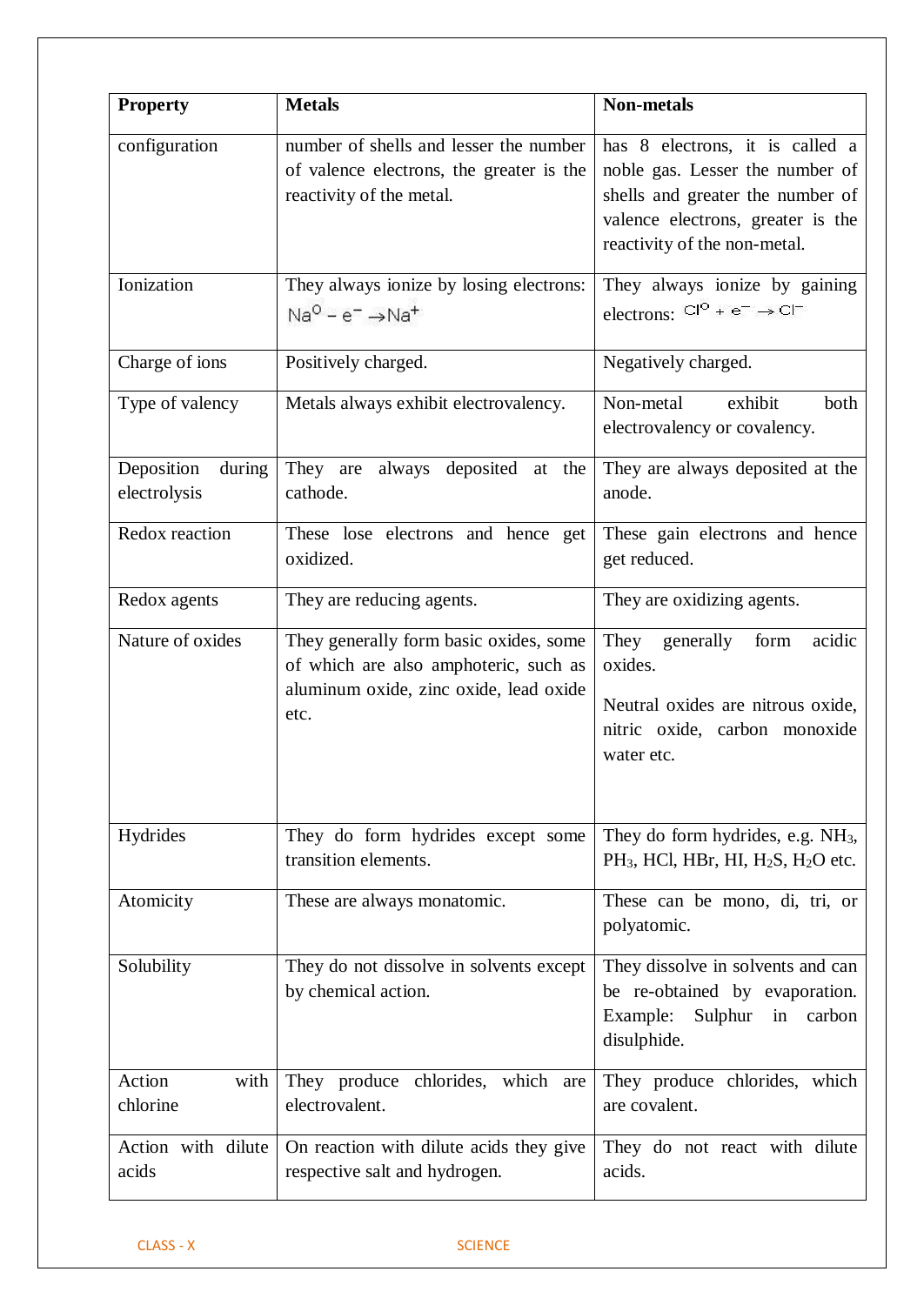## **Chemical Properties of Metals**

#### **Metals are Electropositive Elements**

Metals are very reactive. Metals tend to lose electrons easily and form positively charged ions; therefore, metals are called electropositive elements. Sodium metal forms sodium ions Na<sup>+</sup>. The electropositive nature allows metals to form compounds with other elements easily.

## **Reaction of Metals with Oxygen**

Metals like sodium (Na) and potassium (K) are some of the most reactive metals. Potassium, sodium, lithium, calcium and magnesium react with oxygen and burn in air.

Metals from aluminum to copper in the activity series of metals react slowly when heated in air to form the metal oxides. Aluminum is the fastest and copper is the slowest of them.

• Sodium metal reacts with the oxygen of the air at room temperature to form sodium oxide. Hence, sodium is stored under kerosene to prevent its reaction with oxygen, moisture and carbon dioxide.

 $4Na + O<sub>2</sub> \rightarrow$  2Na<sub>2</sub>O Sodium Oxygen Sodium oxide

• Sodium oxide is a basic oxide which reacts with water to form sodium hydroxide.

 $Na<sub>2</sub>O + H<sub>2</sub>O$   $\longrightarrow$ 2NaOH Sodium oxide Sodium hydroxide

• Mg does not react with oxygen at room temperature. On heating, Mg burns in air with intense light and heat to form MgO.

 $2Mg + O_2 \xrightarrow{\Delta} 2MgO$ 

• Zinc metal burns in air only on strong heating to form zinc oxide.

Zinc + Oxygen  $\stackrel{\Delta}{\longrightarrow}$  Zinc oxide

 $2Zn + O_2 \xrightarrow{\Delta} 2ZnO$ 

• In moist air, iron is oxidized to give rust. Iron + Moist air - > Iron (II, III) oxide

 $3Fe + 2O<sub>2</sub> + xH<sub>2</sub>O$   $\longrightarrow$   $Fe<sub>3</sub>O<sub>4</sub>.xH<sub>2</sub>O$ 

- On heating in air it burns with a brilliant flame forming triferric tetroxide.  $3Fe + 2O_2 \xrightarrow{\Delta} Fe_3O_4$
- Copper is the least reactive metal and does not burn in air even on heating. However, on prolonged strong heating copper reacts with oxygen and forms copper (II) oxide (CuO) outside and copper  $(I)$  oxide  $(Cu<sub>2</sub>O)$  inside.

Copper + Oxygen  $\xrightarrow{\Delta}$  Copper (II) oxide

2Cu +  $Q_2 \xrightarrow{\Delta}$  2CuO

CLASS - X SCIENCE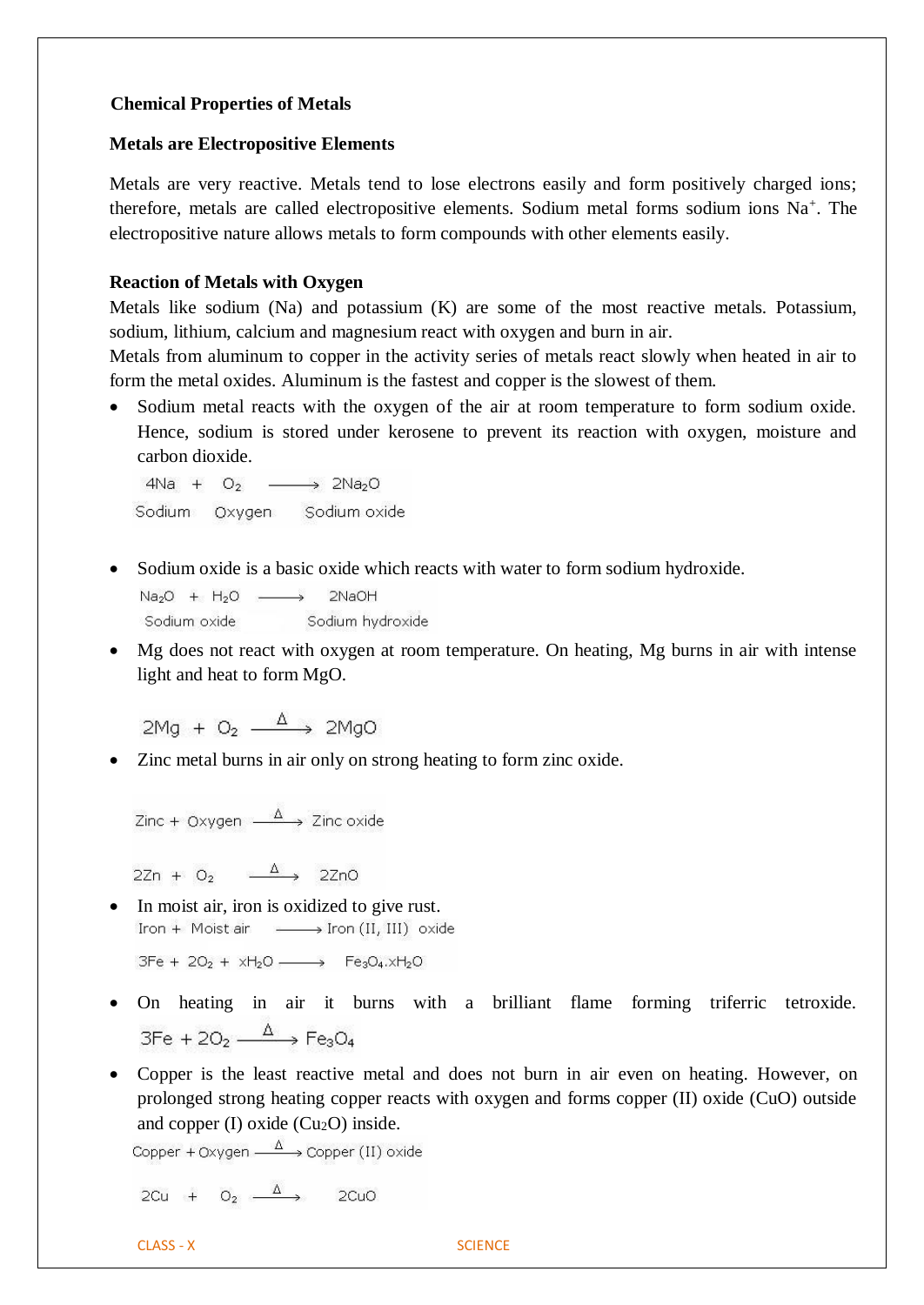• Gold and platinum do not react with oxygen in air.

#### **Reaction of Metals with Water**

Potassium, sodium, lithium and calcium react with cold water.

• Sodium reacts vigorously with cold water forming sodium hydroxide and hydrogen.

 $2Na + H<sub>2</sub>O$   $\longrightarrow$   $2NaOH + H<sub>2</sub>$   $\uparrow$ 

• Metals from magnesium to iron in the activity series of metals, react with steam (but not cold H2O) to form the metal oxide and hydrogen gas.

Magnesium + Steam \_\_\_\_\_\_ Magnesium oxide + Hydrogen

 $Mg + H_2O \longrightarrow MgO + H_2 \uparrow$ 

Aluminium + Steam - > Aluminium oxide + Hydrogen

2Al + 3H<sub>2</sub>O  $\longrightarrow$  Al<sub>2</sub>O<sub>3</sub> + 3H<sub>2</sub> 1

Zinc + Steam - > Zinc oxide + Hydrogen

• Red hot iron reacts with steam to form Iron (II, III) oxide. Iron + Steam ⇔ Iron (III) oxide + Hydrogen

 $3Fe + 4H<sub>2</sub>O \Leftrightarrow Fe<sub>3</sub>O<sub>4</sub> + 4H<sub>2</sub>$  $2Fe + 3H_2O_{(g)} \Leftrightarrow Fe_2O_3 + 3H_2 \uparrow$ 

**Note:** The reaction between iron and steam is irreversible. Tin, lead, copper, silver, gold and platinum do not react with water or steam.

#### **Reaction of Metals with Acids**

• Potassium, sodium, lithium and calcium react violently with dilute  $H_2SO_4$  and dilute HCl, forming the metal salt (either sulphate or chloride) and hydrogen gas. The reaction is similar to the reaction with water.

Sodium + Hydrochloric acid -> Sodium chloride + Hydrogen

 $2Na + 2HCl$ (dil)  $\longrightarrow 2NaCl + H_2$   $\uparrow$ 

• Magnesium, aluminum, zinc, iron, tin and lead react safely with dilute acid. Magnesium is the fastest and lead is the slowest of the six.

Magnesium + Sulphuric acid - > Maganesium sulphate + Hydrogen

 $+$  H<sub>2</sub>SO<sub>4</sub>  $\longrightarrow$  MgSO<sub>4</sub> + H<sub>2</sub> 1 Mq

Magnesium +Hydrochloric acid - > Magnesium chloride +Hydrogen

+ 2HCl  $\longrightarrow$  MgCl<sub>2</sub> + H<sub>2</sub> 1 Ma

Zinc + Sulphuric acid - > Zinc sulphate + Hydrogen

 $Zn + H_2SO_4$   $\longrightarrow$   $ZnSO_4 + H_2 \uparrow$ 

Iron + Hydrochloric acid - > Iron (II) chloride + Hydrogen

 $Fe +$  2HCl  $\longrightarrow$  FeCl<sub>2</sub> + H<sub>2</sub> 1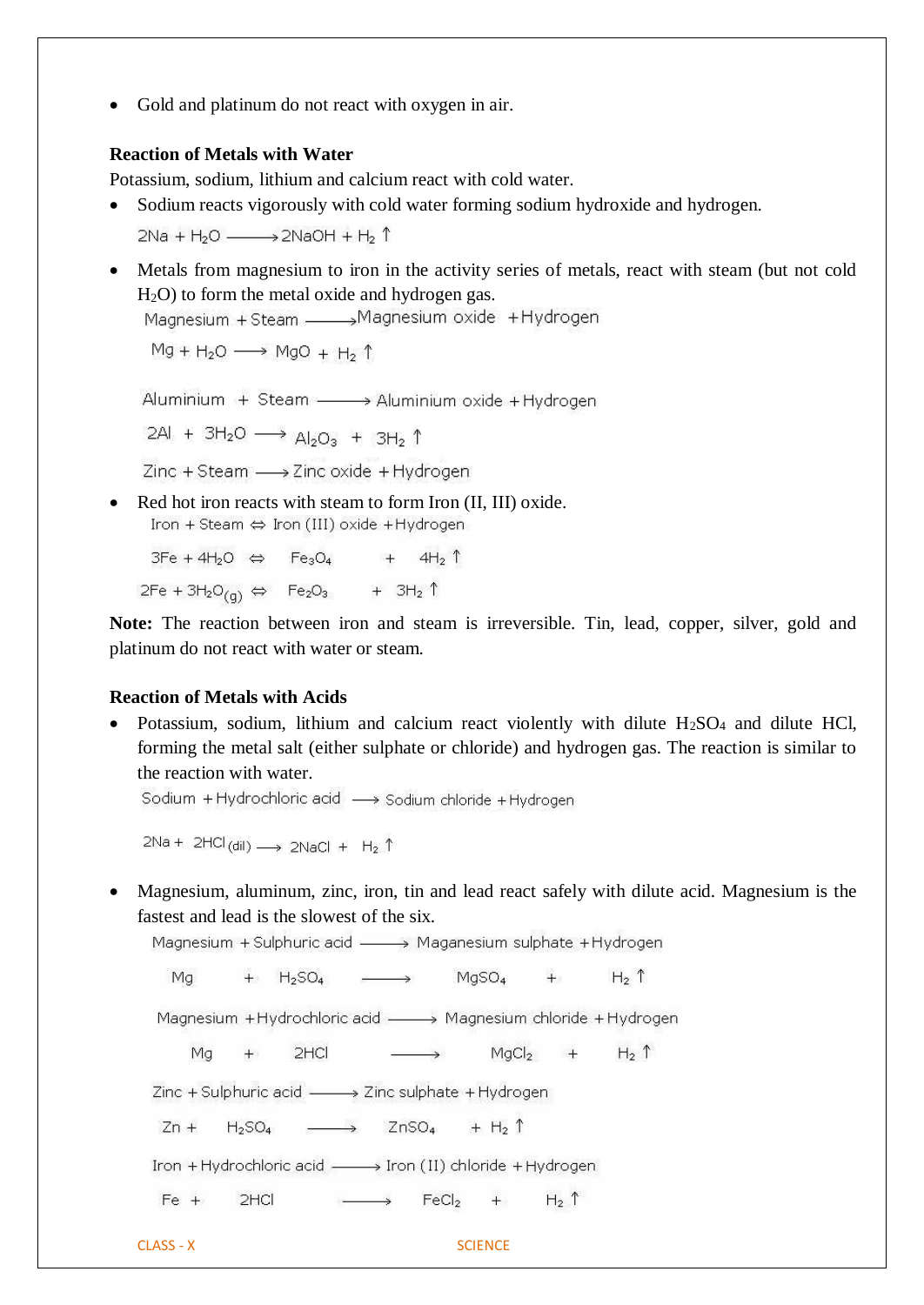Zinc with dilute sulphuric acid is often used for the laboratory preparation of hydrogen. The reaction is slow at room temperature, but its rate can be increased by the addition of a little copper (II) sulphate. Zinc displaces copper metal, which acts as a catalyst.

Metals below hydrogen (copper, silver, gold and platinum), will not react with dilute acid to liberate hydrogen. In general,

- Hydrochloric acid makes a metal chloride.
- Sulphuric acid makes a metal sulphate.
- Reactions with nitric acid are more complex, the nitrate is formed but the gas is rarely hydrogen, and more often, an oxide of nitrogen.

## **Reaction of Metals with Salt Solutions**

Reactive metals can displace any metal less reactive than itself, from the oxide, chloride or sulphate of the less reactive metal in solution or their molten state. If metal A displaces metal B from its solution, it is more reactive than B. Salt solution of A + Metal B Metal A + Salt solution of B + Copper (II) sulphate -> Iron (II) sulphate +Copper Iron  $\rightarrow$  FeSO<sub>4</sub> Cu Fe  $+$  CuSO<sub>4</sub>  $+$ 

Copper (II) sulphate solution is blue; iron sulphate solution is almost colourless when dilute. During the displacement, the blue solution loses its color and the iron metal is seen to turn pink-brown as the displaced copper becomes deposited on it.

On heating the mixture of magnesium powder and black copper (II) oxide, white magnesium oxide is formed with brown bits of copper:

# Mg+CuO<sup>A</sup> >MgO+Cu

Adding magnesium to blue copper (II) sulphate solution, the blue color fades as colourless magnesium sulphate is formed and brown bits of copper metal form a precipitate:  $Mg + CuSO<sub>4</sub> \Rightarrow MgSO<sub>4</sub> + Cu$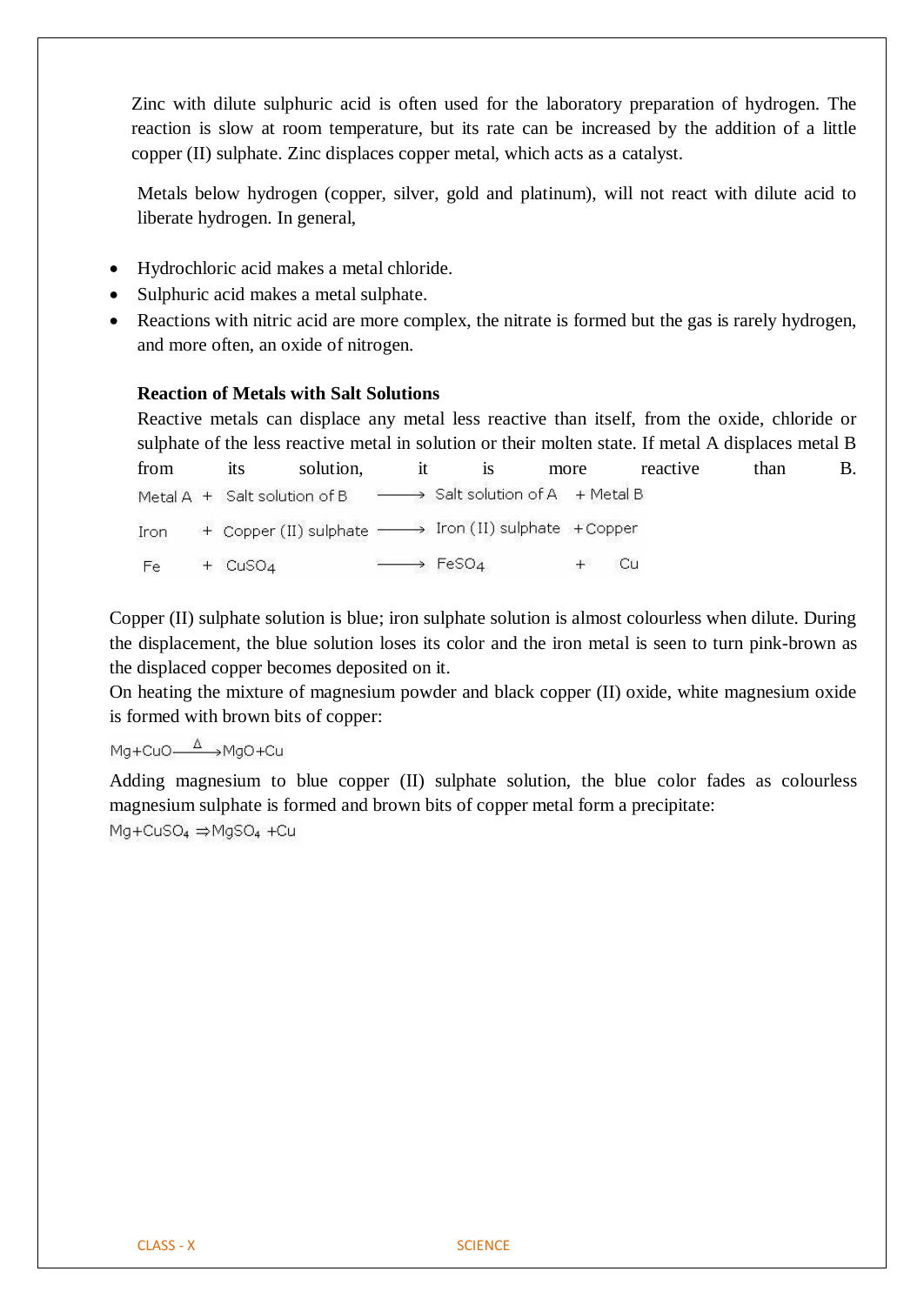

## **Electronic Nature of Metals and Non-metals**

The atoms of all elements, except noble gases, have an incomplete outermost shell. . Noble gases have their outermost shell complete and hence they are not reactive or "inert".

Most elements are reactive and try to achieve the stability of the noble or inert gases by electron transfer or by electron sharing. Elements that can donate electrons are called metals. They form positive ions by losing electrons.

The elements that accept electrons are called non-metals. They form negative ions by gaining electrons. Metals have 1 to 3 electrons in the outermost shell of their atom and non-metals have 4 to 8 electrons in the outermost shell.

There are two exceptions to this rule: Hydrogen and helium. Hydrogen is a non-metal having 1 electron in the valence shell and helium too is an inert gas having 2 electrons in the valence shell.

| <b>Type</b><br><b>Elements</b> | <b>of</b><br><b>Element</b> | <b>Atomic</b><br><b>Number</b> | <b>Number</b><br><b>Electrons</b><br><b>Shells</b> | <b>of</b><br>in |   |   |   |
|--------------------------------|-----------------------------|--------------------------------|----------------------------------------------------|-----------------|---|---|---|
|                                |                             |                                | K                                                  |                 |   | M | N |
| Noble Gases                    | Helium (He)                 | 12                             | $\overline{2}$                                     |                 |   |   |   |
|                                | Neon $(Ne)$                 | 10                             | $\overline{2}$                                     |                 | 8 |   |   |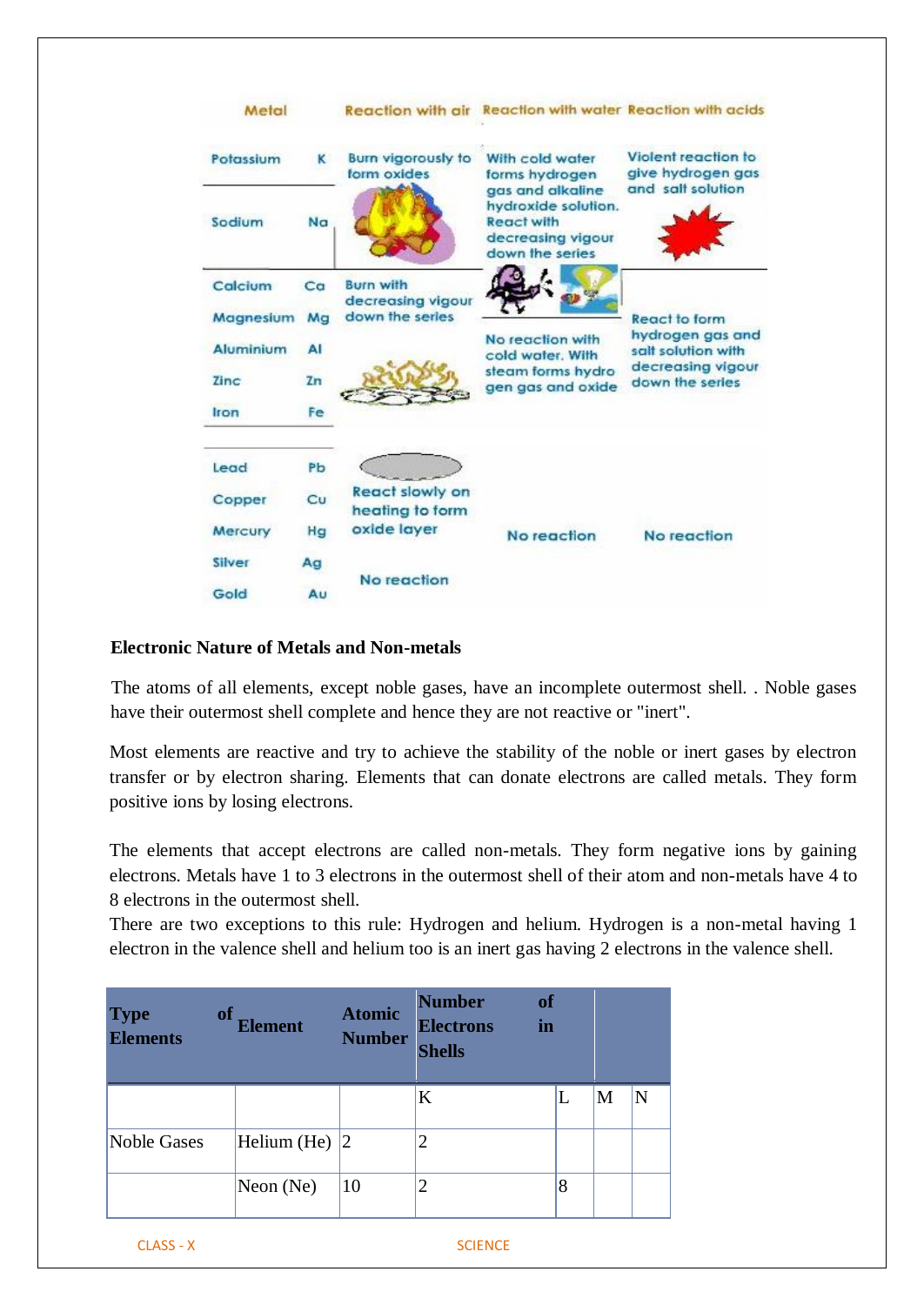| <b>Type</b><br><b>Elements</b> | of<br><b>Element</b> | <b>Atomic</b><br><b>Number</b> | <b>Number</b><br>of<br><b>Electrons</b><br>in<br><b>Shells</b> |                |                |                |
|--------------------------------|----------------------|--------------------------------|----------------------------------------------------------------|----------------|----------------|----------------|
|                                | Argon (Ar)           | 18                             | $\overline{2}$                                                 | 8              | 8              |                |
| Metals                         | Sodium (Na)          | 11                             | $\overline{2}$                                                 | 8              | $\overline{1}$ |                |
|                                | Magnesium<br>(Mg)    | 12                             | $\mathbf{2}$                                                   | 8              | $\overline{c}$ |                |
|                                | Aluminium<br>(Al)    | 13                             | $\mathbf{2}$                                                   | 8              | 3              |                |
|                                | Potassium<br>(K)     | 19                             | $\mathbf{2}$                                                   | 8              | 8              | $\mathbf{1}$   |
|                                | Calcium $(Ca)$ 20    |                                | $\overline{2}$                                                 | 8              | 8              | $\overline{2}$ |
| Non-metals                     | Nitrogen (N) $ 7$    |                                | $\overline{2}$                                                 | 5              |                |                |
|                                | Oxygen (O)           | $\vert 8$                      | $\overline{2}$                                                 | 6              |                |                |
|                                | Fluorine (F)         | $\vert 9 \vert$                | $\overline{2}$                                                 | $\overline{7}$ |                |                |
|                                | Phosphorus<br>(P)    | 15                             | $\mathbf{2}$                                                   | 8              | 5              |                |
|                                | Sulphur (S)          | 16                             | $\overline{c}$                                                 | 8              | 6              |                |
|                                | Chlorine $(Cl)$ 17   |                                | $\overline{c}$                                                 | 8              | $\overline{7}$ |                |
|                                |                      |                                |                                                                |                |                |                |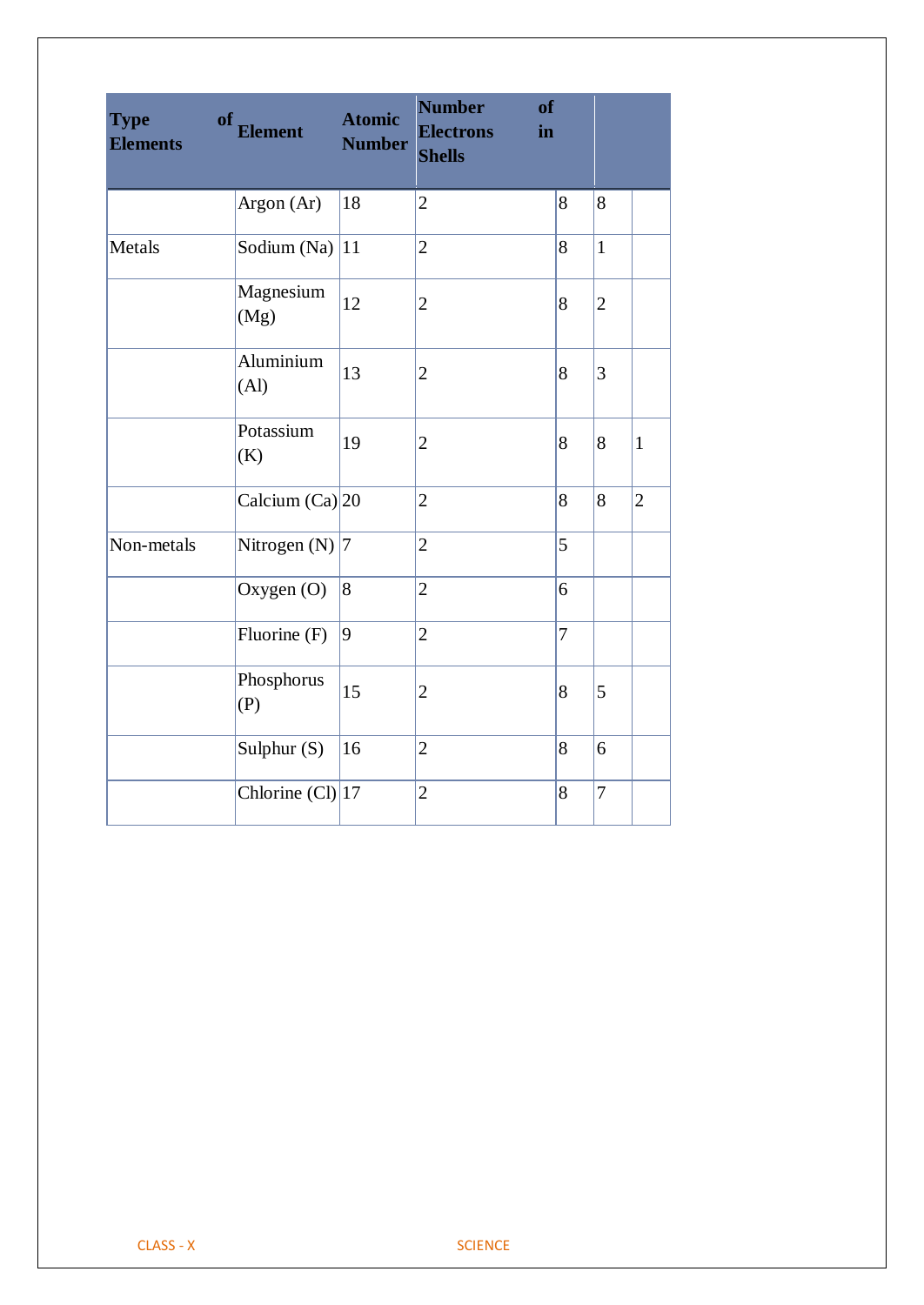#### **Important Point**

Metals that donate electrons gain positive charge equal to the number of electrons donated. For example, atomic number of aluminum is 13, so the electronic configuration of Al is 2, 8, and 3. Aluminum has 3 electrons in the valence shell; it loses 3 electrons to form  $Al^{3+}$ .

$$
Al^o-3e^- \xrightarrow{\qquad} Al^{3+}
$$

Other examples,

 $Na^{0} - 1e^{-} \longrightarrow Na^{+}$  $Ma^{0} - 2e^{-} \longrightarrow Ma^{2+}$ 

Non-metals gain electrons and hence gain negative charge equal to the number of electrons accepted.

For example,

$$
Cl0 + 1e- \longrightarrow Cl-
$$

$$
S0 + 2e- \longrightarrow S2-
$$

$$
P0 + 3e- \longrightarrow P3-
$$

## **The Reactivity Series of Metals**

Although most metals are usually electropositive in nature and lose electrons in a chemical reaction they do not react with the same vigour or speed. Metals display different reactions towards different substances. The greater the ease with which an element loses its electrons and acquires a positive charge, the greater is its reactivity. Further, the greater the number of shells and lesser the number of valence electrons, the greater is the reactivity of the metal. The activity series of metals, arranges all metals in order of their decreasing chemical activity. As we go down the activity series from potassium to gold the ease with which a metal loses electrons, and forms positive ions in solutions, decreases.

The most active metal, potassium, is at the top of the list and the least reactive metal, gold, is at the bottom of the list. Although hydrogen is a non-metal it is included in the activity series due to the fact that it behaves like a metal in most chemical reactions i.e., the hydrogen ion has a positive charge  $[H^+]$  like other metals.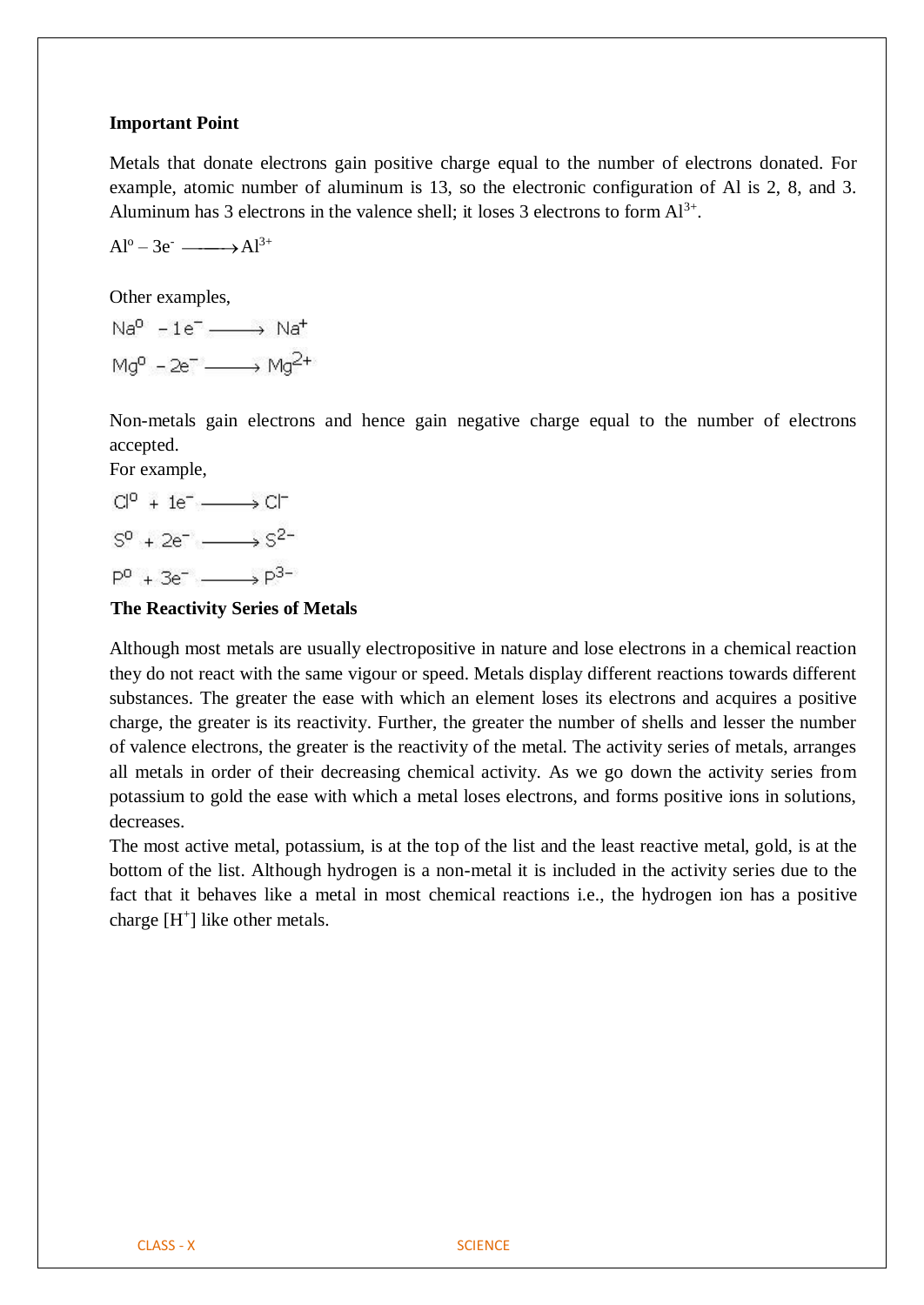

| <b>Element</b> | <b>Symbol</b>  | <b>Group Number</b> |
|----------------|----------------|---------------------|
| Potassium      | K              | ${\rm IA}$          |
| Sodium         | Na             | IA                  |
| Lithium        | Li             | IA                  |
| Calcium        | Ca             | IIA                 |
| Magnesium      | Mg             | <b>IIA</b>          |
| aluminium      | AI             | $\rm IIIA$          |
| Carbon         | $\overline{C}$ | <b>IVA</b>          |
| Zinc           | Zn             | $\rm IIB$           |
| Iron           | Fe             | <b>VIII</b>         |
| Tin            | Sn             | <b>IVA</b>          |
| Lead           | Pb             | <b>IVA</b>          |
| Hydrogen       | H              | $\rm IA$            |
| Copper         | Cu             | $\rm IB$            |
| Silver         | Ag             | $\rm IB$            |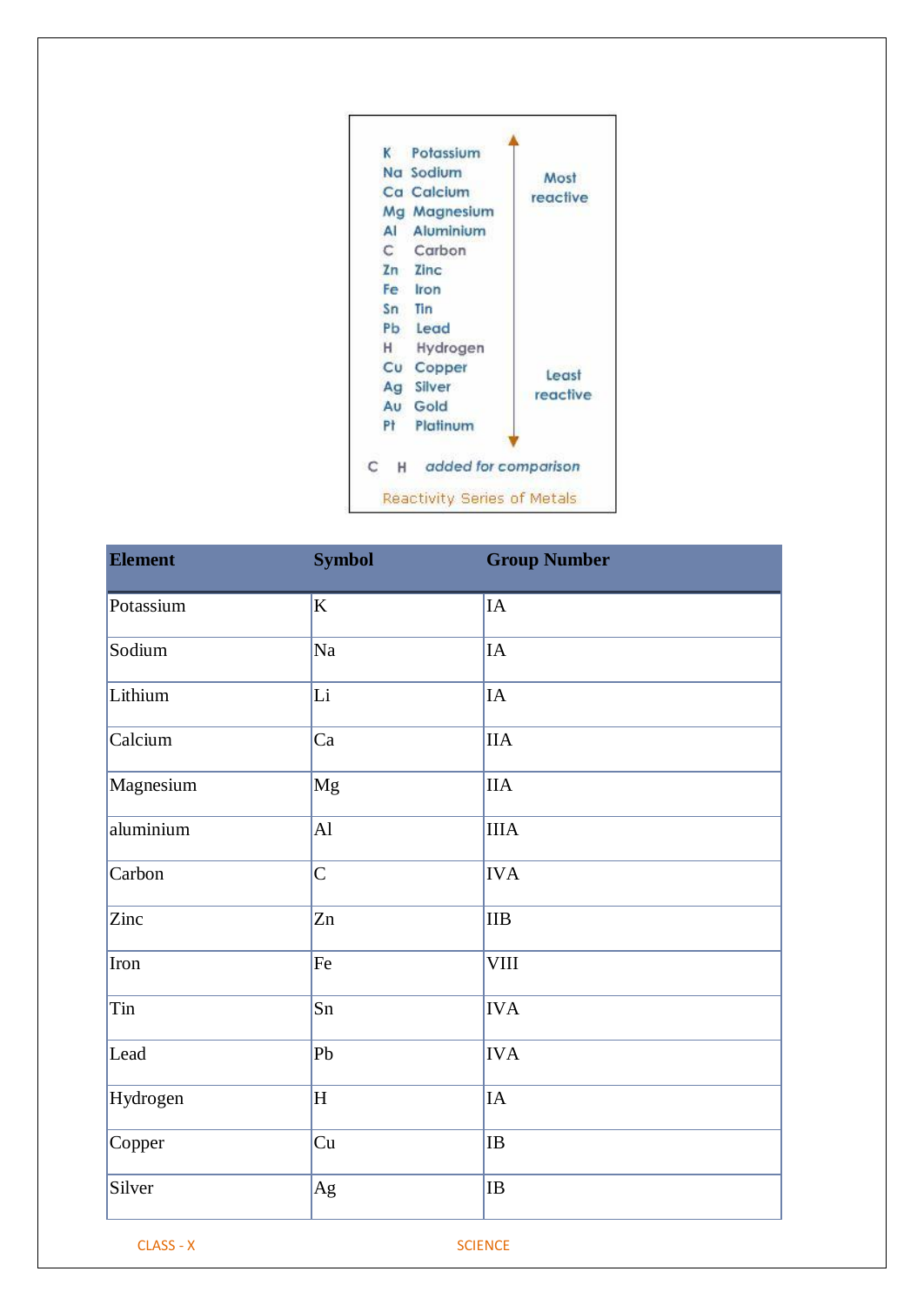| <b>Element</b> | <b>Symbol</b> | <b>Group Number</b> |
|----------------|---------------|---------------------|
| Gold           | Au            | IB                  |
| Platinum       | Pt            | VIII                |

- The higher the metal in the series, the more reactive it is i.e., its reaction is fast and more exothermic.
- This also implies that the reverse reaction becomes more difficult i.e., the more reactive a metal, the more difficult it is to extract from its ore. The metal is also more susceptible to corrosion with oxygen and water.
- The reactivity series can be established by observation of the reaction of metals with water, oxygen or acids.
- Within the general reactivity or activity series there are some periodic table trends:

| <b>Metals</b>      | <b>Reactivity and reactions</b>                                                                                                                                                                                                                                                                                                                                                                                                                                                                                                                                                                      |
|--------------------|------------------------------------------------------------------------------------------------------------------------------------------------------------------------------------------------------------------------------------------------------------------------------------------------------------------------------------------------------------------------------------------------------------------------------------------------------------------------------------------------------------------------------------------------------------------------------------------------------|
| <b>Potassium K</b> | Very reactive, very rapid with cold water forming the alkali potassium<br>(which<br>hydroxide<br>and<br>hydrogen<br>is<br>ignited).<br>gas<br>$2K+2H_2O_{(1)} \Rightarrow 2KOH_{(aq)} + H_{2(g)}$                                                                                                                                                                                                                                                                                                                                                                                                    |
| Sodium Na          | Fast reaction with cold water forming the alkali sodium hydroxide and<br>hydrogen<br>gas.<br>$\Rightarrow$ 2NaOH <sub>(aq)</sub> +<br>$+ 2H_2O_{(1)}$<br>2Na <sub>(s)</sub><br>$H_{2(g)}$<br>The reaction of sodium with water-the sodium melts to a silvery ball and<br>fizzes as it spins over the water. The rapid exothermic reaction produces<br>a colourless gas that gives a squeaky pop! with a lit splint-hydrogen.<br>Universal indicator will turn from green to purple/violet-the strong<br>alkali sodium hydroxide is formed. The sodium floats because it is less<br>dense than water. |
| <b>Calcium Ca</b>  | Quite reactive with cold water forming the moderately soluble alkali<br>calcium hydroxide and hydrogen gas.<br>$Ca_{(s)} + 2H_2O_{(l)} \Rightarrow Ca(OH)_{2(aq/s)} + H_{2(g)}$<br>Very reactive with dilute hydrochloric acid forming the colourless<br>soluble salt calcium chloride and hydrogen gas.<br>$Ca_{(s)} + 2HC_{(g)} \Rightarrow CaCl_{2(aq)} + H_{2(g)}$<br>Not very reactive with dilute sulphuric acid because the colourless<br>calcium sulphate formed is not very soluble and coats the metal<br>inhibiting the reaction.<br>$Ca(s) + H2SO4(aq) \longrightarrow CaSO4(s) + H2(g)$ |
| CLASS - X          | <b>SCIENCE</b>                                                                                                                                                                                                                                                                                                                                                                                                                                                                                                                                                                                       |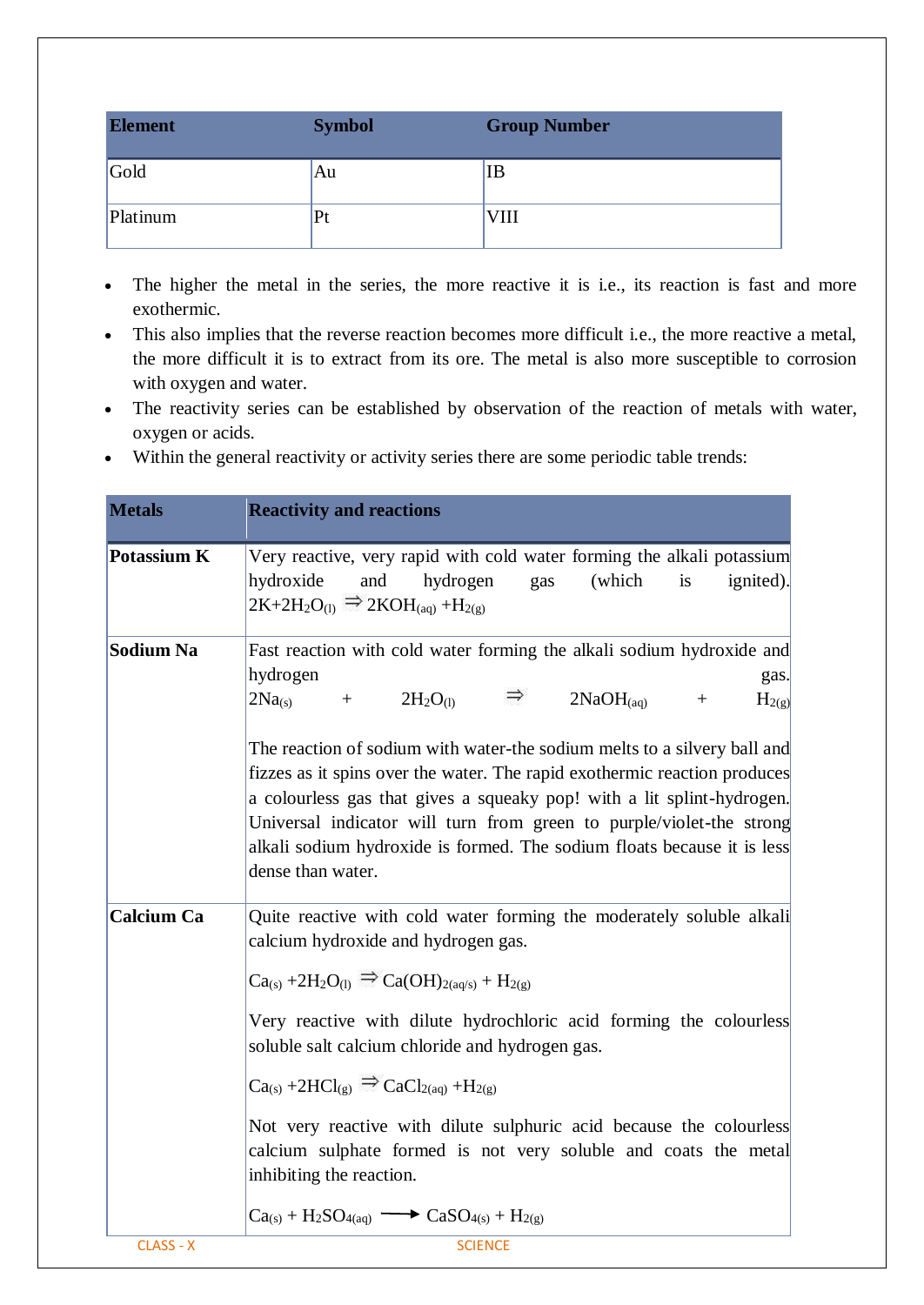| <b>Metals</b>             | <b>Reactivity and reactions</b>                                                                                                                                                                                                                                                                                                                                                                                                                                                                                                                                                                                                                                                                                                                                                                                                                                                                                                |
|---------------------------|--------------------------------------------------------------------------------------------------------------------------------------------------------------------------------------------------------------------------------------------------------------------------------------------------------------------------------------------------------------------------------------------------------------------------------------------------------------------------------------------------------------------------------------------------------------------------------------------------------------------------------------------------------------------------------------------------------------------------------------------------------------------------------------------------------------------------------------------------------------------------------------------------------------------------------|
| <b>Magnesium Mg</b>       | Slow reaction with water forming the slightly soluble base magnesium<br>oxide and hydrogen gas.<br>With steam, the reaction is faster with heated magnesium and a white<br>powder magnesium oxide is formed along with hydrogen.<br>Magnesium will burn with a bright white flame in steam, if previously<br>ignited in air.<br>$Mg_{(s)} + H_2O_{(g)} \longrightarrow MgO_{(s)} + H_{2(g)}$<br>In fact it will even burn in carbon dioxide forming black specks of<br>carbon!<br>$2Mg_{(s)} + CO_{2(g)} \longrightarrow 2Mg_{(s)} + C_{(s)}$<br>Very reactive with dilute hydrochloric acid forming the colourless<br>soluble salt, magnesium chloride and hydrogen gas.<br>$Mg_{(s)} + 2HCl_{(aq)} \longrightarrow MgCl_{2(aq)} + H_{2(g)}$<br>Very reactive with dilute sulphuric acid forming colourless soluble<br>magnesium sulphate and hydrogen.<br>$Mg_{(s)} + H_2SO_{4(aq)} \longrightarrow MgSO_{4(aq)} + H_{2(g)}$ |
| Aluminum Al               | Aluminum has no reaction with water or steam due to a protective<br>aluminum oxide layer of $Al_2O_3$ . Slow reaction with dilute hydrochloric<br>acid to form a colourless soluble salt aluminum chloride and hydrogen<br>gas.<br>$2Al_{(s)} + 6HCl_{(aq)} \implies 2AlCl_{3(aq)} + 3H_{2(g)}$<br>The reaction with dilute sulphuric acid is extremely slow to form<br>colourless aluminum sulphate and hydrogen.<br>$2Al_{(s} + 3H_2SO_{4(aq)} \Rightarrow Al_2(SO_4)_{3(aq)} + 3H_{2(g)}$                                                                                                                                                                                                                                                                                                                                                                                                                                   |
| $ $ (Carbon<br>non-metal) | <b>C,a</b> Elements higher than carbon i.e aluminum and the more reactive metals<br>must be extracted by electrolysis (or displacing it with an even more<br>reactive metal). Metals below it, i.e., zinc or a less reactive can be<br>extracted by reducing the hot metal oxide with carbon.                                                                                                                                                                                                                                                                                                                                                                                                                                                                                                                                                                                                                                  |
| Zinc Zn                   | No reaction with cold water. When the metal is heated in steam zinc,<br>oxide and hydrogen are formed.<br>$Zn_{(s)} + H_2O_{(g)} \Rightarrow ZnO_{(s)} + H_{2(g)}$<br>Quite reactive with dilute hydrochloric acid forming the colourless<br>soluble salt zinc chloride and hydrogen gas. $Zn_{(s)} + 2HCl_{(aq)} \implies ZnCl_{2(aq)}$<br>$+ H_{2(g)}$<br>Quite reactive with dilute sulphuric acid forming the colourless soluble<br>salt zinc sulphate and hydrogen gas.                                                                                                                                                                                                                                                                                                                                                                                                                                                   |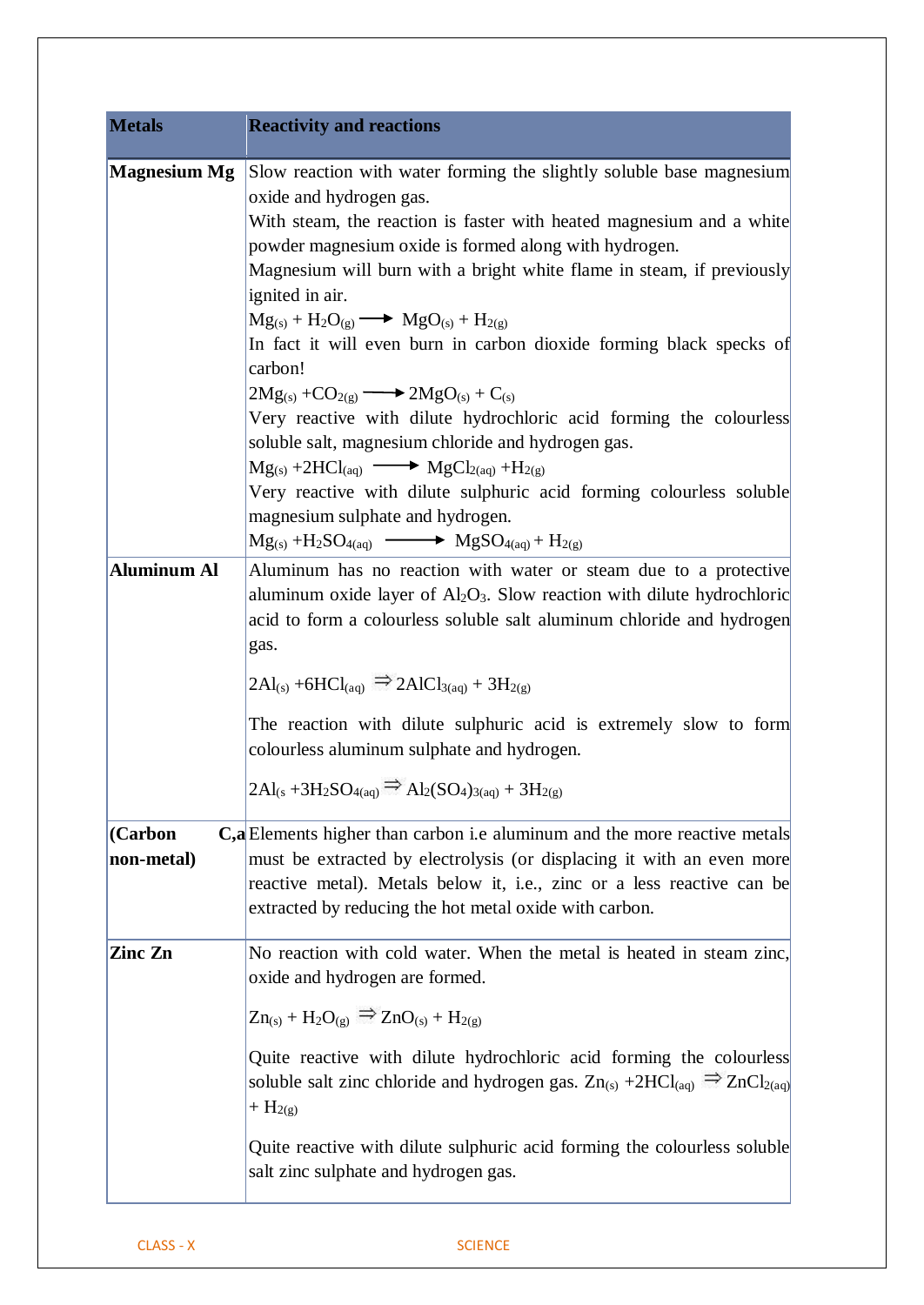| <b>Metals</b>           | <b>Reactivity and reactions</b>                                                                                                                                                                                                                                                                 |
|-------------------------|-------------------------------------------------------------------------------------------------------------------------------------------------------------------------------------------------------------------------------------------------------------------------------------------------|
|                         | $Zn_{(s)}$ + H <sub>2</sub> SO <sub>4(g)</sub> $\Rightarrow$ ZnSO <sub>4(s)</sub> + H <sub>2(g)</sub>                                                                                                                                                                                           |
|                         | (this reaction is catalyzed by adding a trace of copper sulphate solution)<br>Zinc can be extracted by reducing the hot metal oxide on heating with<br>carbon<br>$2ZnO_{(s)} + C_{(s)} \Rightarrow 2Zn_{(s)} + CO_{2(g)}$<br>A zinc coating (galvanizing) is used to protect iron from rusting. |
| <b>Iron Fe</b>          | No reaction with cold water (rusting is a joint reaction with oxygen).<br>When the metal is heated in steam an iron oxide (unusual formula) and<br>hydrogen are formed. This oxide is 'technically' Iron (III, II) oxide!                                                                       |
|                         | $3Fe_{(s)} + 4H_2O_{(g)} \Rightarrow Fe_3O_{4(s)} + 4H_{2(g)}$                                                                                                                                                                                                                                  |
|                         | Slow reaction with dilute hydrochloric acid forming the soluble pale<br>green salt Iron (II) chloride and hydrogen gas.                                                                                                                                                                         |
|                         | $Fe(s) + 2HCl(aq) \Rightarrow FeCl_{2(aq)} + H_{2(g)}$                                                                                                                                                                                                                                          |
|                         | Slow reaction with dilute sulphuric acid forming the soluble pale green<br>salt Iron (II) sulphate and hydrogen gas.                                                                                                                                                                            |
|                         | $Fe_{(s)} + 2H_2SO_{4(g)} \Rightarrow FeSO_{4(s)} + H_{2(g)}$                                                                                                                                                                                                                                   |
|                         | Iron can be extracted by reducing the hot metal oxide on heating with<br>carbon monoxide formed from carbon in the blast furnace e.g.,                                                                                                                                                          |
|                         | $\text{Fe}_2\text{O}_{3(s)} + 3\text{CO}_{(g)} \Rightarrow 2\text{Fe}_{(s)} + 3\text{CO}_{2(g)}$                                                                                                                                                                                                |
|                         | $\text{Fe}_3\text{O}_{4(s)} + 4\text{CO}_{(g)} \Rightarrow 3\text{Fe}_{(s)} + 4\text{CO}_{2(g)}$                                                                                                                                                                                                |
| (Hydrogen<br>non-metal) | <b>H</b> None of the metals below hydrogen can react with acids to form<br>hydrogen gas. They are least easily corroded metals and partly accounts<br>for their value and uses in jewellery, electrical contacts etc.                                                                           |
| Copper Cu               | No reaction with cold water or when heated in steam. No reaction with<br>dilute hydrochloric acid or dilute sulphuric acid. Copper can be<br>extracted by reducing the hot black metal oxide on heating with carbon.<br>$2CuO_{(s)} + C_{(s)} \Rightarrow 2Cu_{(s)} + CO_{2(g)}$                |
| <b>Silver Ag</b>        | No reaction with cold water or when heated in steam. No reaction with<br>dilute hydrochloric acid or dilute sulphuric acid. Silver can be extracted<br>by reduction but can be found 'native' as the element.                                                                                   |
| <b>Gold Au</b>          | No reaction with cold water or when heated in steam. No reaction with<br>dilute hydrochloric acid or dilute sulphuric acid. Gold can be readily<br>extracted from its ores easily by reduction but it is usually found 'native'.<br>Pure gold is 24 carat.                                      |
| CLASS - X               | <b>SCIENCE</b>                                                                                                                                                                                                                                                                                  |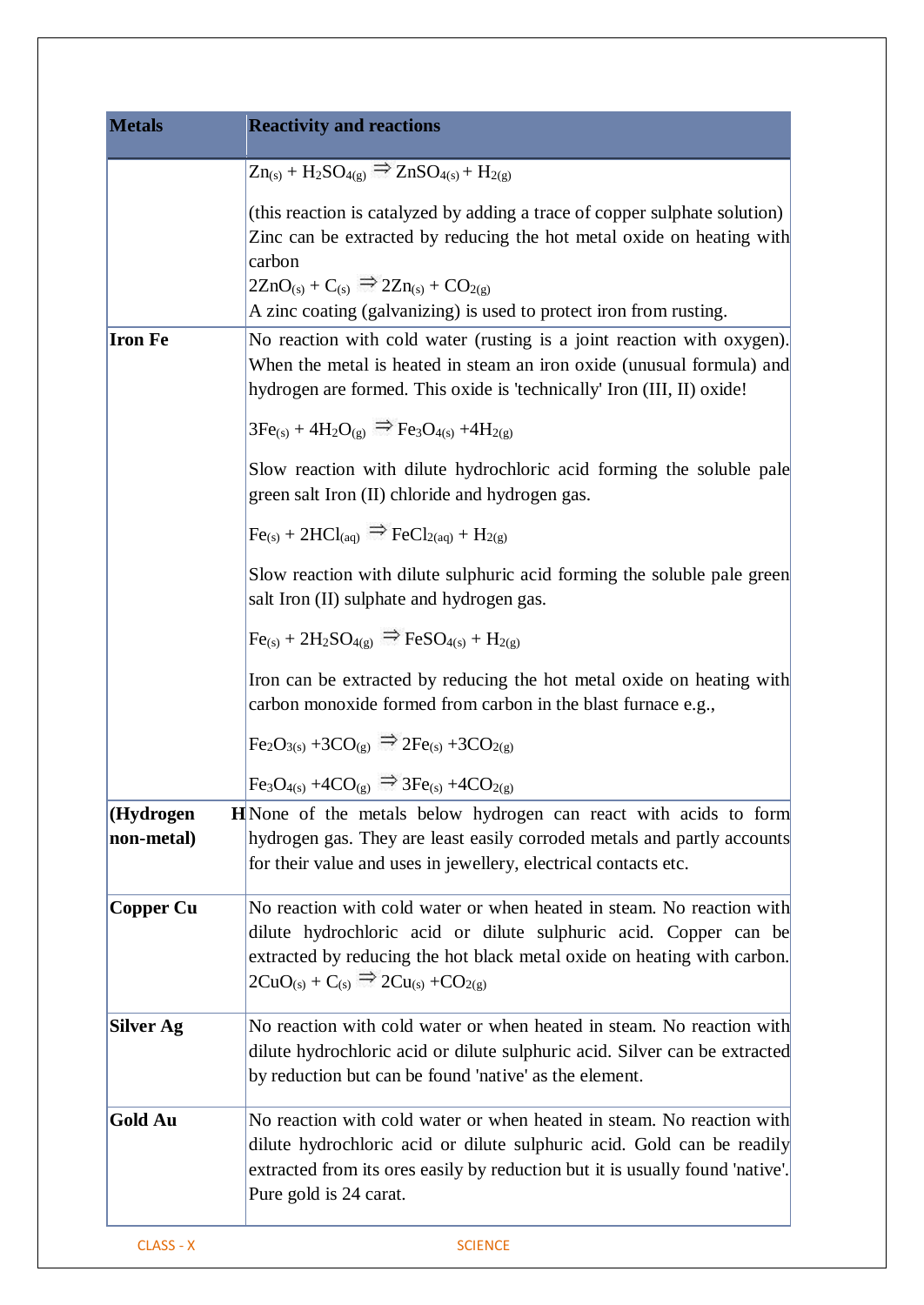| <b>Metals</b>      | <b>Reactivity and reactions</b>                                                                                                                                                                                                                                                                                            |
|--------------------|----------------------------------------------------------------------------------------------------------------------------------------------------------------------------------------------------------------------------------------------------------------------------------------------------------------------------|
| <b>Platinum Pt</b> | No reaction with cold water or when heated in steam. No reaction with<br>dilute hydrochloric acid or dilute sulphuric acid. Like gold, it is a very<br>rare metal. It is used in expensive jewellery, laboratory ware (inert<br>crucible container) as a industrial catalyst, and catalytic converters in<br>car exhausts. |

## **Bonding**

The tendency of an atom to take part in chemical combination is determined by the number of valence electrons (electrons in the outermost shell of an atom). The atoms acquire the stable noble gas configuration of having eight electrons in the outermost shell (called octet rule) during chemical combination.

The combination of atoms occurs in two ways: either by electrovalent bonding or covalent bonding. In all chemical reactions, it is the electrons from the outermost shell of an atom that are involved in interacting with other atoms, either by their transfer or by sharing.

## **Electrovalent Bonding**

When an atom donates one, two or three electrons from its valence shell to another atom, which has the ability to accept these electrons, it is known as electrovalency. As a result of electrovalency, both these atoms achieve the structure of an inert gas. When the chemical bond occurs by the transfer of electrons from the atom of an element to the atom or atoms of another it is called Ionic or Electrovalent bond.

Thus, the electrovalency of sodium is 1+, and that of chlorine is 1- in NaCl. Similarly, calcium, magnesium in their chloride exhibits an electrovalency of 2+. There are many elements, which show different electrovalencies in different compounds. This phenomenon is called 'variable electrovalency' e.g., iron exists as  $Fe^{2+}$  and  $Fe^{3+}$  in ferrous sulphate and ferric sulphate respectively.

## **Formation of Sodium Chloride**

During the formation of an ionic bond between the metal sodium and the non-metal chlorine, sodium loses one electron to complete its octet as it has only one electron in its valence shell. It acquires a noble gas configuration of neon (2, 8). While the chlorine atom has seven electrons in its valence shell and gains one electron to complete its octet and also acquires stable electronic configuration of argon.

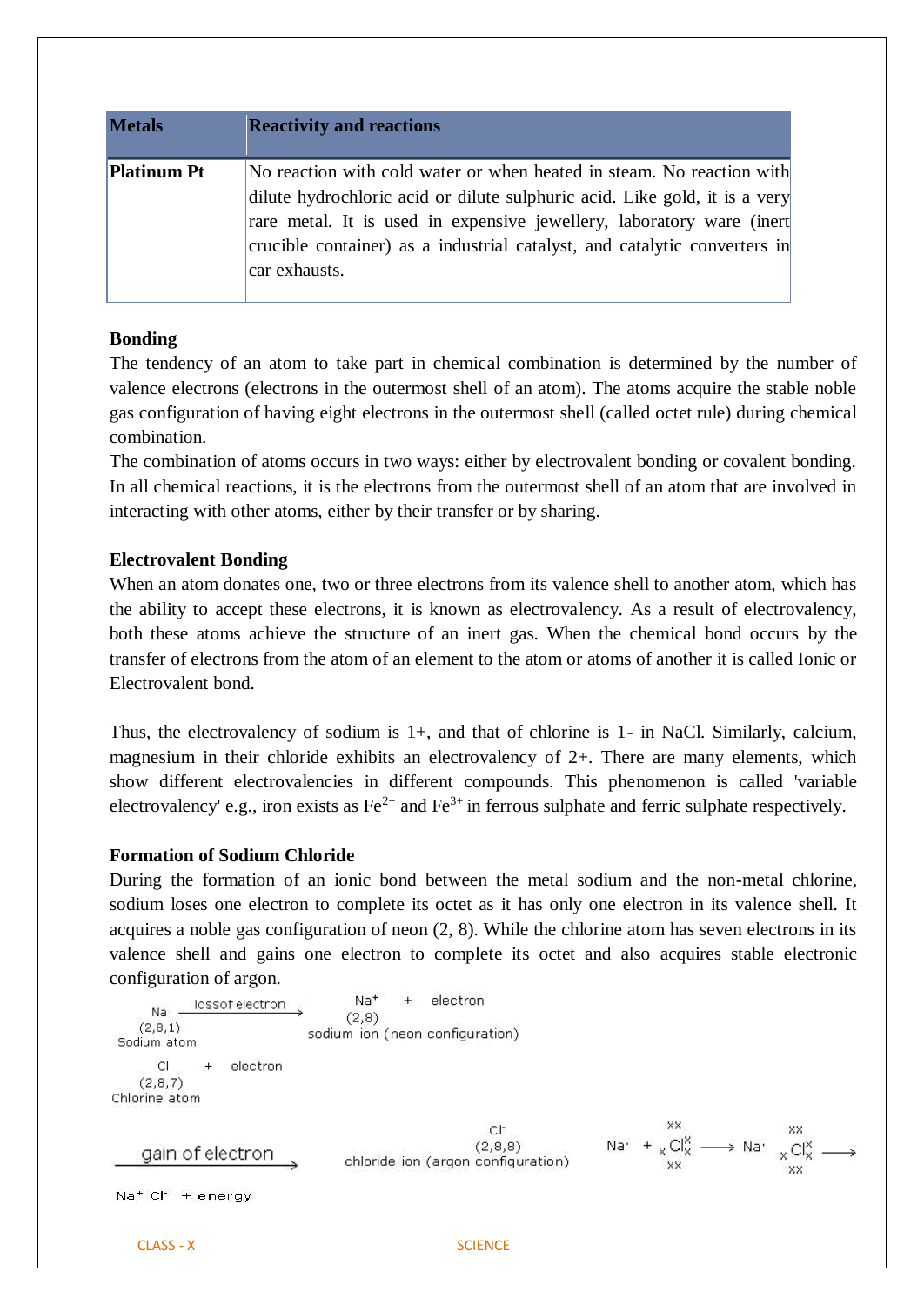#### **Formation of Magnesium Chloride**

Magnesium, whose atomic number is 12, has 2, 8, 2 configurations. Its valence shell has two electrons. The electronic configuration of chlorine (At. no. 17) is 2, 8, 7. It has seven valence electrons. Since, magnesium has two electrons in excess of the neon configuration (2, 8), and chlorine is one electron short of the argon configuration  $(2,8,8)$ , hence one atom of magnesium will look for two atoms of chlorine to transfer its two electrons to (one to each) as shown below:



The  $Mg^{2+}$  and the two Cl so formed, then form ionic bonds between them.

 $Mg^{2+}$  + 2Cl<sup>-</sup>  $\longrightarrow$  [Cl<sup>-</sup>- Mg<sup>2+</sup> - Cl<sup>-</sup>]  $\longrightarrow$  MgCl<sub>2</sub>

#### In terms of Lewis dot structure,

 $M_{\text{gx}}$  + 2  $\ddot{C}$  :  $\longrightarrow X\ddot{C}$  :  $M_{\text{g}}$   $X\ddot{C}$  :  $M_{\text{g}}$   $X\ddot{C}$  :  $\longrightarrow M_{\text{g}}$   $C_{\text{g}}$  $(2,8,7)$   $(2,8,8)$   $(2,8)$   $(2,8,8)$  $(2,8,2)$ 

#### **Formation of Magnesium Oxide**

Mg (at no 12) has configuration 2, 8, 2. The atom of Mg loses 2 electrons to become stable like Neon (2, 8)  $Mg - 2e^- \rightarrow Mg^{2+}$ Oxygen (at no 8) has configuration 2,6.The atom of Oxygen gains 2 electrons to become stable like Ne (2, 8 )  $O + 2e^ \rightarrow O^{2}$ 

 $Mg^{2+} + O^{2-} \rightarrow MgO$ 

#### **Formation of Calcium oxide**

Ca (at no 20) has configuration 2,8,8,2. The atom of Ca loses 2 electrons to become stable like Argon (2,8,8)  $Ca-2e^- \rightarrow Ca^{2+}$ Oxygen (at no 8) has configuration 2, 6. The atom of Oxygen gains 2 electrons to become stable like Ne (2, 8)

 $O + 2e^ \rightarrow$   $O^{2}$ 

 $Ca^{2+} + O^{2-} \rightarrow CaO$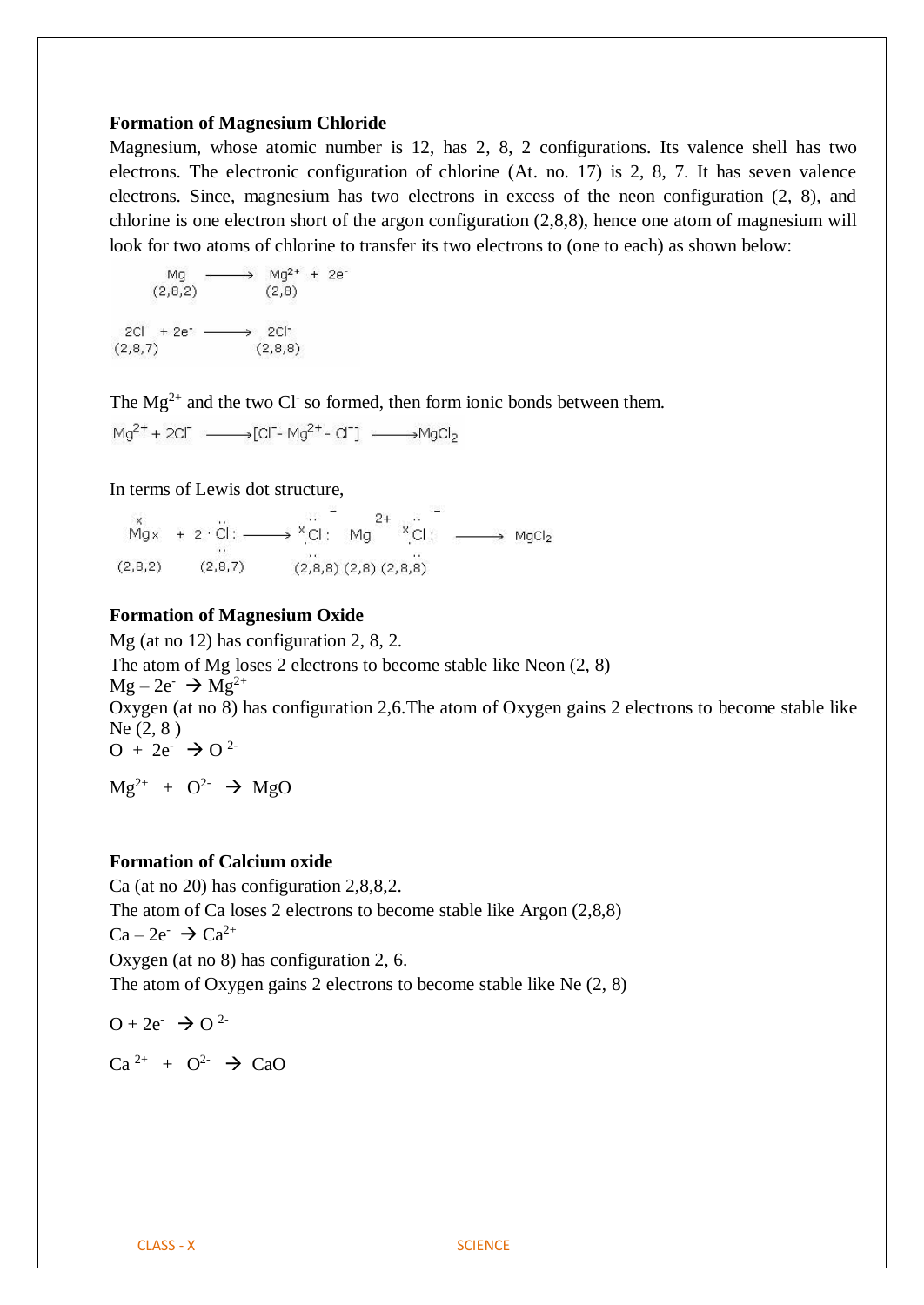# **Properties of Electrovalent Compounds**

| <b>Property</b>               | <b>Electrovalent or ionic compounds</b>                                                                                                                                                                                                                                                                                                                                      |
|-------------------------------|------------------------------------------------------------------------------------------------------------------------------------------------------------------------------------------------------------------------------------------------------------------------------------------------------------------------------------------------------------------------------|
| of<br>Structure<br>ions       | charged They consist of oppositely charged molecules.                                                                                                                                                                                                                                                                                                                        |
| Physical<br>state<br>hardness | and The inter-atomic attraction is high, hence they are brittle, hard,<br>crystalline solids.                                                                                                                                                                                                                                                                                |
| Melting<br>and<br>points      | boiling Due to<br>strong attraction between the<br>particles,<br>high<br>temperatures are required to melt or boil them.                                                                                                                                                                                                                                                     |
| Solubility                    | They are usually soluble in water, but insoluble in organic<br>solvents.                                                                                                                                                                                                                                                                                                     |
| Passage of electricity        | Ionic compounds do not conduct electricity in the solid state<br>because movement of ions in the solid is not possible due to<br>their rigid structure. In the molten form or in aqueous solution<br>form, since the electrostatic forces of attraction between the<br>oppositely charged ions are overcome they allow the flow of<br>electricity, and get decomposed by it. |
| Rate of reaction              | Their reaction usually occurs with high speeds.                                                                                                                                                                                                                                                                                                                              |
| Dissociation in solution      | Since electrovalent compounds are made up of charged ions,<br>they dissociate to give negative and positive ions in solution.<br>$NaCl \longrightarrow Na^+ + Cl^-$                                                                                                                                                                                                          |
| Electrolysis                  | These compounds can undergo electrolysis. The cations get<br>discharged at cathode and anions at anode.                                                                                                                                                                                                                                                                      |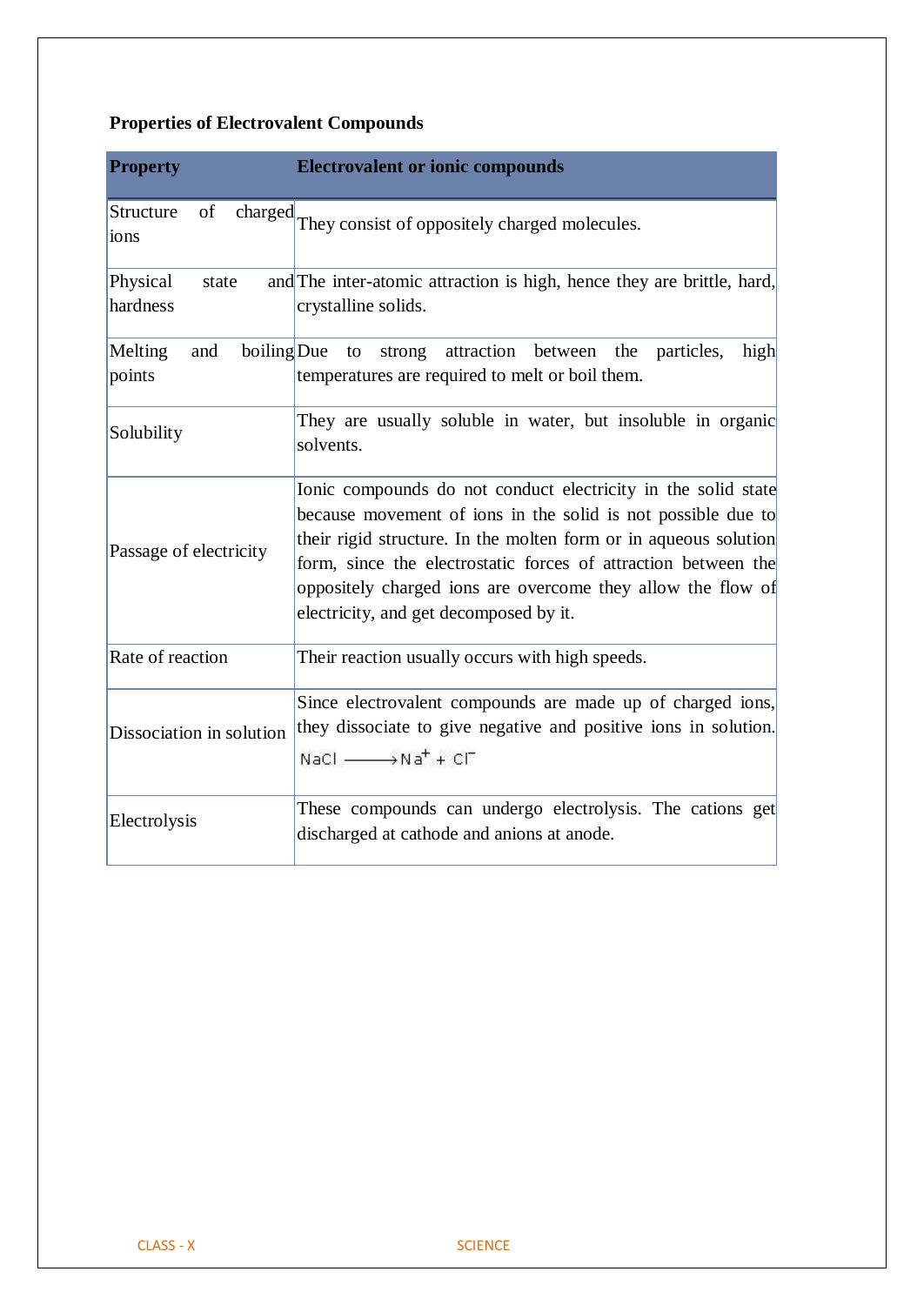#### **Covalent Bond**

A covalent bond is defined 'as the force of attraction arising due to mutual sharing of electrons between the two nonmetallic atoms'. The combining atoms may share one, two or three pairs of electrons. The covalent bond is formed between two similar or dissimilar atoms of nonmetals by a mutual sharing of electrons, which are counted towards the stability of both the participating atoms.

When the two atoms combine by mutual sharing of electrons, then each of the atoms acquires a stable configuration of the nearest noble gas. The compounds formed due to covalent bonding are called covalent compounds. The shared pair of electrons are called Bond Pairs.

#### **Formation of Covalent Bonds**

#### **The Hydrogen Molecule**

The hydrogen atom (Atomic number  $= 1$ ) has 1 electron in the K shell. It tries to acquire the configuration of He (Atomic number 2). This is possible if the two combining atoms share their valence electron to form one covalent bond between themselves.

#### H - H ; H: H 1 covalent bond between two 2 H atoms forms H2



## **The Oxygen Molecule**

Oxygen (Atomic number 8) has 6 valence electrons, 2 short of the octet configuration. The two oxygen atoms share two pairs of electrons to form 2 covalent bonds between them.

$$
(O = O, O : X O)
$$

To form Oxygen molecule O2.

## **Covalency**

The number of electrons, which an atom contributes towards mutual sharing during the formation of a chemical bond, is called its covalency in that compound. Thus, the covalency of hydrogen in H<sub>2</sub> (H - H, H : H) is one; that of oxygen in O<sub>2</sub> is two  $(O = O, O : X^{\times}Q)$  and that of

nitrogen in N<sub>2</sub> is three  $(N = N, N : X \times N)$ . x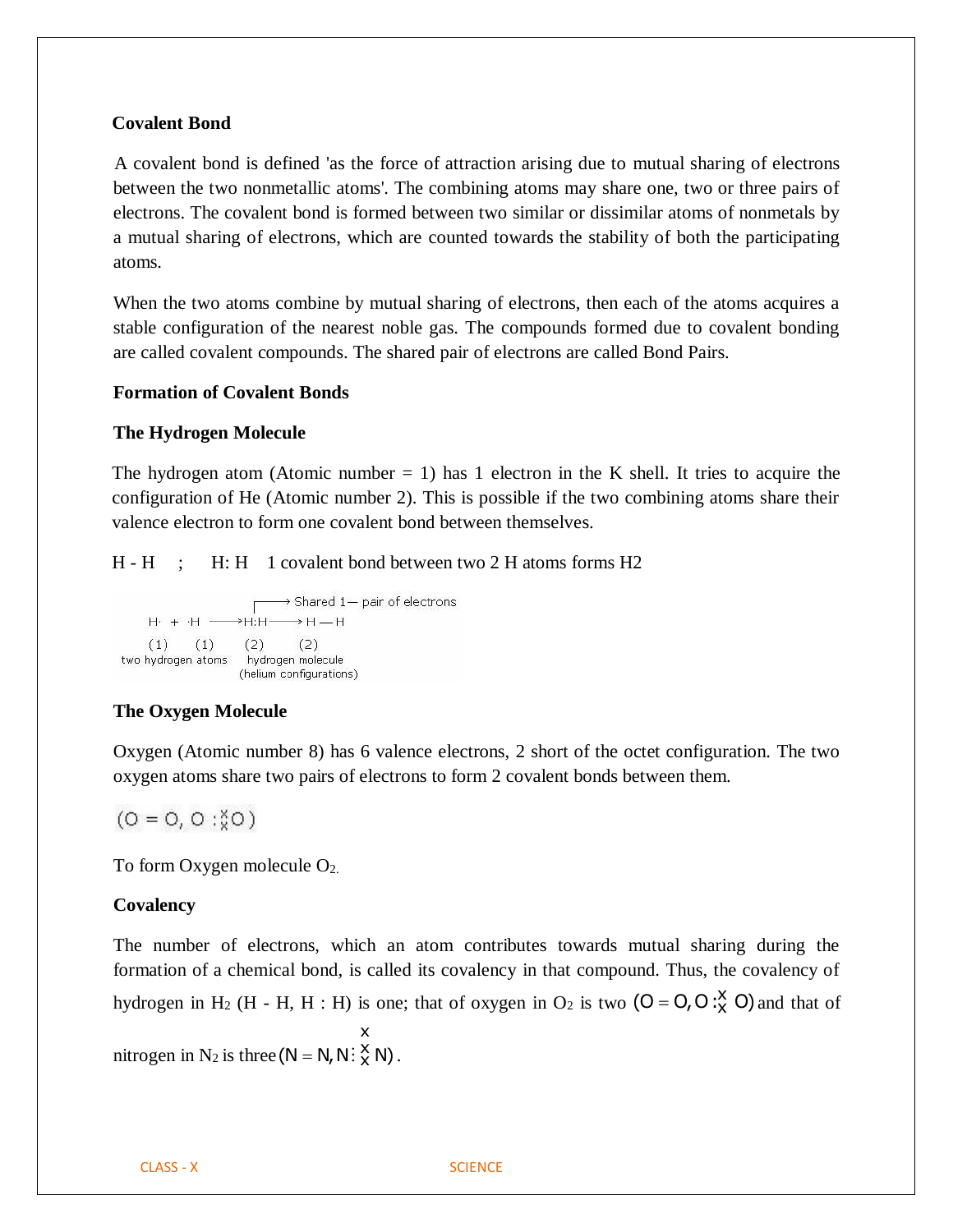Sometimes one or more pairs of electrons in the valence shell of the atom do not take part in bonding, and are known as a lone pairs; they are also called non-bonding pair of electrons.

#### **Example:**

$$
\overset{\ast}{\circ} \overset{\ast}{\circ} \overset{\ast}{\underset{\ast}{\cdot}} = \overset{\ast}{\circ} \overset{\ast}{\circ}
$$

Each atom of oxygen has 2 pairs of non bonding electrons.

#### **Multiple Covalent Bonds**

The covalent bonds developed due to mutual sharing of more than one pair of electrons, are termed 'multiple covalent bonds'. These are:

#### **Double covalent bond**

The bond formed between two atoms due to the sharing of two electron-pairs is called a double covalent bond or simply a double bond. It is denoted by two small horizontal lines (=) drawn between the two atoms, e.g.,  $O = O$ ,

 $Q = C = Q$  etc.

#### **Triple covalent bond**

Bond formed due to the sharing of three electron pairs is called a triple covalent bond or simply a triple bond. Three small horizontal lines between the two atoms denote a triple bond e.g.,

 $N = N$ , and  $H-C \equiv C-H$  (acetylene).

## **Formation of Molecules Having Double Bond**

#### **Formation of oxygen (O2) molecule**

Each oxygen atom has six electrons in its valence shell. Thus, it requires 2 more electrons to achieve the nearest noble gas configuration. This is achieved by sharing two pairs of electrons by the two oxygen atoms as shown below:

$$
\begin{array}{rcl}\n\vdots & \ddots & & \ddots & \ddots & \ddots & \cdots & \cdots \\
\text{(2,6)} & & & (2,6) & & \\
\text{two oxygen atoms} & & & \\
\vdots & \ddots & \ddots & \ddots & \ddots & \ddots & \vdots \\
\vdots & \ddots & \ddots & \ddots & \ddots & \ddots & \vdots \\
\vdots & \ddots & \ddots & \ddots & \ddots & \ddots & \vdots \\
\vdots & \ddots & \ddots & \ddots & \ddots & \ddots & \vdots \\
\vdots & \ddots & \ddots & \ddots & \ddots & \ddots & \ddots \\
\end{array}
$$
\n
$$
\begin{array}{rcl}\n\vdots & \ddots & \ddots & \ddots & \ddots \\
\vdots & \ddots & \ddots & \ddots & \ddots \\
\vdots & \ddots & \ddots & \ddots & \ddots \\
\end{array}
$$
\n
$$
\begin{array}{rcl}\n\vdots & \ddots & \ddots & \ddots \\
\vdots & \ddots & \ddots & \ddots \\
\vdots & \ddots & \ddots & \ddots & \ddots \\
\end{array}
$$
\n
$$
\begin{array}{rcl}\n\vdots & \ddots & \ddots & \ddots \\
\vdots & \ddots & \ddots & \ddots & \ddots \\
\vdots & \ddots & \ddots & \ddots & \ddots \\
\end{array}
$$

 $\circ$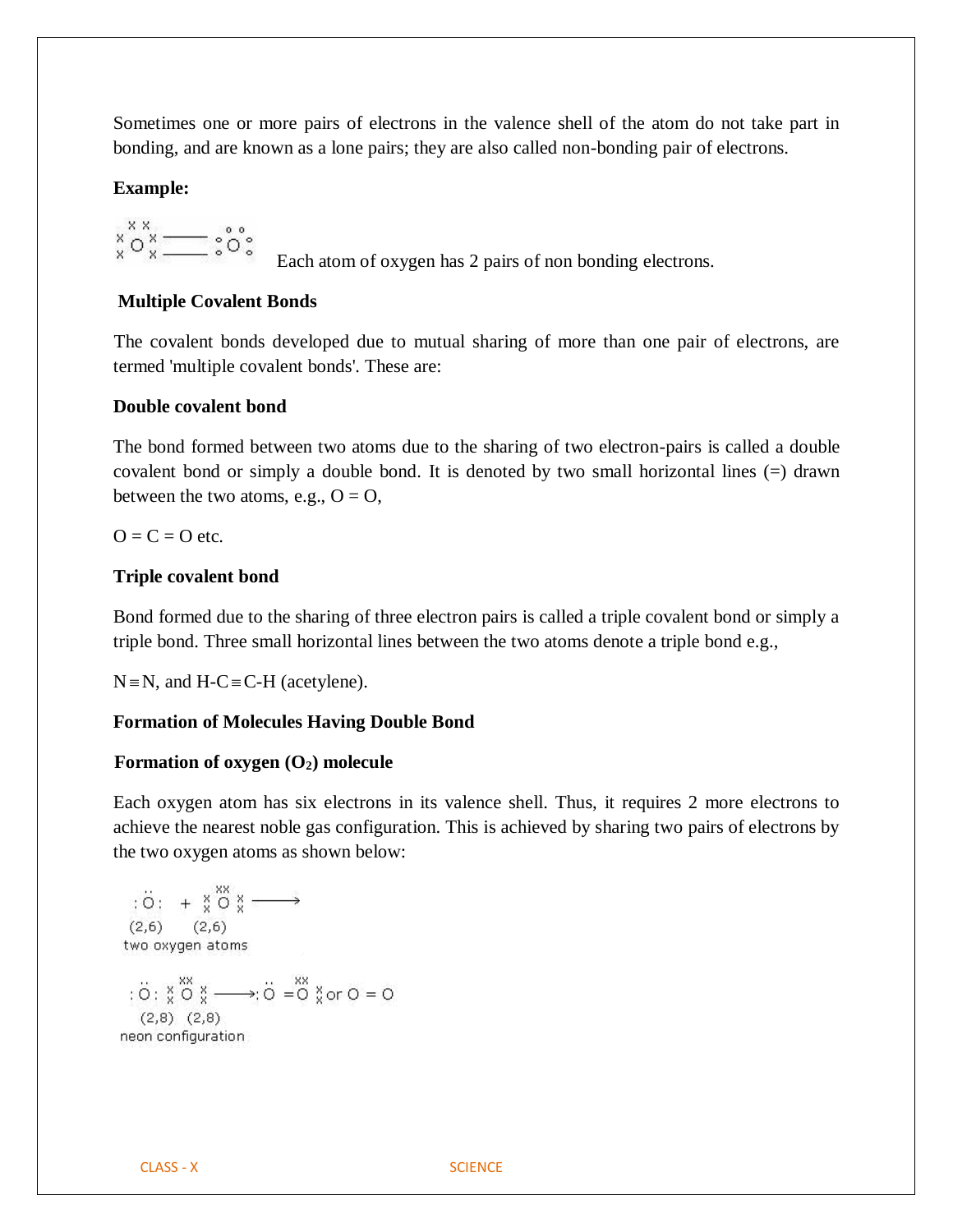#### **Formation of carbon dioxide molecule (CO2)**

The electronic configurations of carbon and oxygen are,

C 2, 4 and O 2, 6

 $\ddot{\phantom{a}}$ 

Thus, each carbon atom requires four, and each oxygen atom requires two more electrons to acquire noble gas configurations. This is achieved as follows:

$$
:O: + \underset{0}{\times} C \underset{0}{\times} + :O: \longrightarrow
$$
  
(2,6) (2,4) (2,6)  

$$
: \overset{\sim}{O}: \underset{0}{\times} C \underset{0}{\times} : \overset{\sim}{O}: \longrightarrow O=C=O
$$
  
(2,8) (2,8) (2,8)

#### **Formation of molecules having triple bond**

 $\ddot{\phantom{a}}$ 

## **Formation of nitrogen (N2) molecule**

Nitrogen atom has five electrons in its valence shell. Thus, it requires three more electrons to acquire a stable configuration of the nearest noble gas (neon). This is done by mutually sharing three pairs of electrons as shown below:

#### **Formation of hydrogen cyanide (HCN) molecule**

The carbon atom in HCN, shares one electron-pair with hydrogen, thus forming a single covalent bond with H atom. The C atom shares three electron pairs with N atom to form a triple bond between C and N. The combining of atoms and Lewis structure of HCN molecule is given below:

H. 
$$
+ \times C \times + \times N: \longrightarrow
$$
  
\n(1) (2,4) (2,5)  
\nH.  $\times C \times \times \times N: \longrightarrow H - C = N$   
\n(2) (2,8) (2,8)  
\nstable configurations.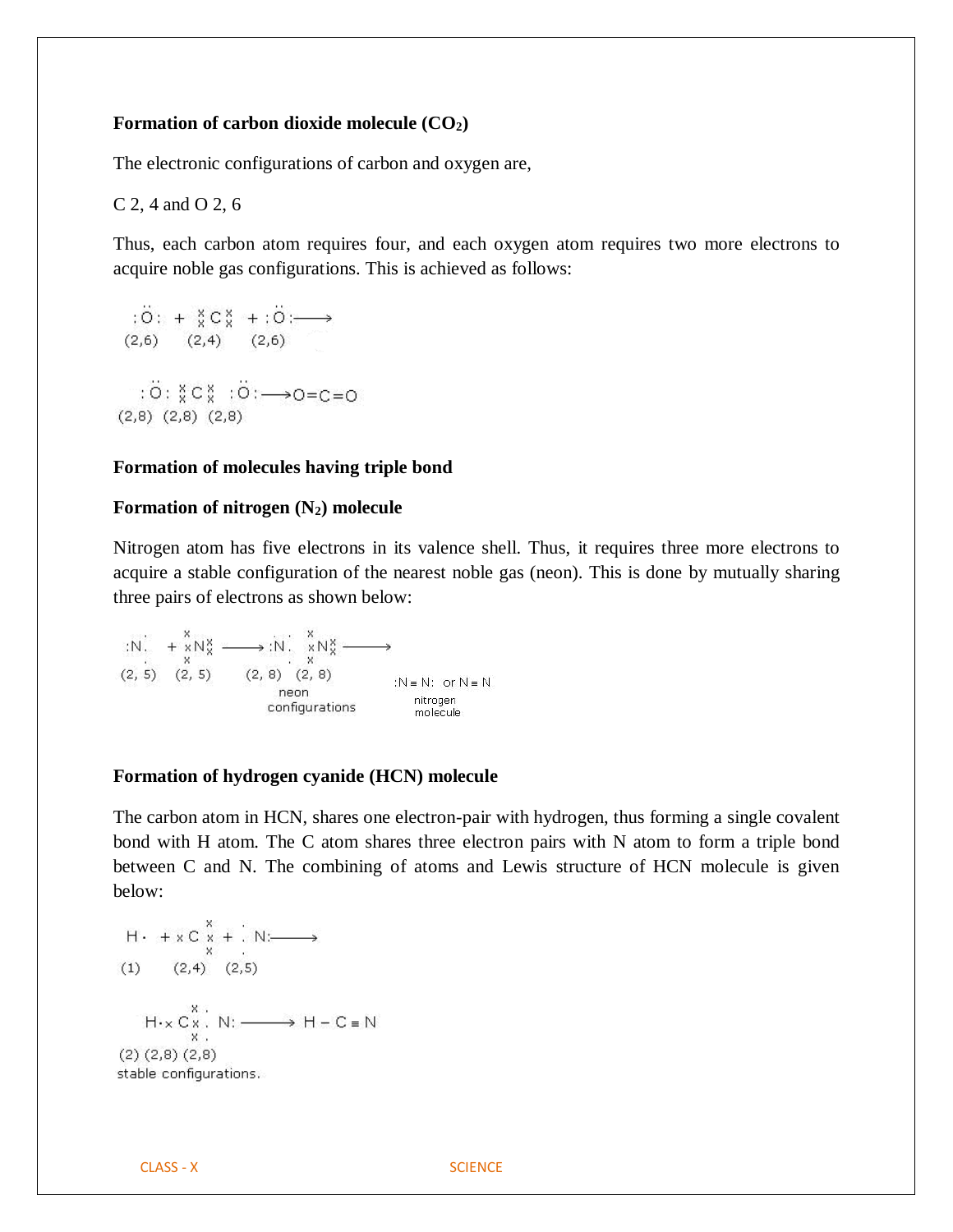## **General Properties of Covalent Compounds**

The main characteristic properties of covalent compounds are:

- State of existence: The covalent compounds do not exist as ions but exist as molecules. There are weak intermolecular forces between the molecules and hence they exist as liquids or gases at room temperature. However, a few compounds also exist in the solid state e.g., urea, sugar etc.
- Low melting and boiling points: The melting and boiling points of covalent compounds are generally low. This is because of the fact that the forces between the molecules are weak and thus are easily overcome at low temperatures.
- Solubility: Covalent compounds are generally insoluble or less soluble in water and in other polar solvents. They are however, soluble in non-polar solvents such as benzene, carbon tetrachloride etc.
- Non-conductors: Since covalent compounds do not give ions in solution, these are poor conductors of electricity in the fused or dissolved state.
- Molecular reactions: The reactions between covalent compounds occur between their molecules. These involve the breaking of covalent bonds in reacting molecules and forming new covalent bonds to give molecules of the products. These reactions are quite slow because energy is required to break covalent bonds.

## **Occurrence of Metals**

## **Minerals and Ores**

Metals and their compounds are found in the earth's and are known as minerals. Ores are minerals from which metals are extracted profitably and conveniently. Ores contain metal compounds with a lower percentage of impurities. All the ores are minerals, but all minerals are not necessarily ores.

## **Types of ores**

| Oxides                                       | Carbonates                                        | Halides                          | Sulphides                                                                     | <b>Sulphates</b>                                  |
|----------------------------------------------|---------------------------------------------------|----------------------------------|-------------------------------------------------------------------------------|---------------------------------------------------|
| $\text{Zincates (ZnO)}$                      | Marble<br>or<br>limestone<br>(CaCO <sub>3</sub> ) | Fluorspar<br>(CaF <sub>2</sub> ) | Zinc<br>blende<br>(ZnS)<br>(PbS)                                              | $\frac{\text{olende}}{\text{Galena}}$ Anglesite   |
| Haematite<br>$(CFe2O3.xH2O)Magnetic (Fe3O4)$ | Calamine<br>(ZnCO <sub>3</sub> )                  | Cryolite<br>$(Na_3AlF_6)$        | Iron<br>  (FeS <sub>2</sub> )                                                 | pyrites Barium<br>sulfate<br>(BaSO <sub>4</sub> ) |
| Bauxite $(Al_2O_3.2H_2O)$                    | Siderite                                          | Horn                             | $\text{Silver}^{\text{Cinnabar}}\left(\text{HgS}\right)\big _{\text{Gypsum}}$ |                                                   |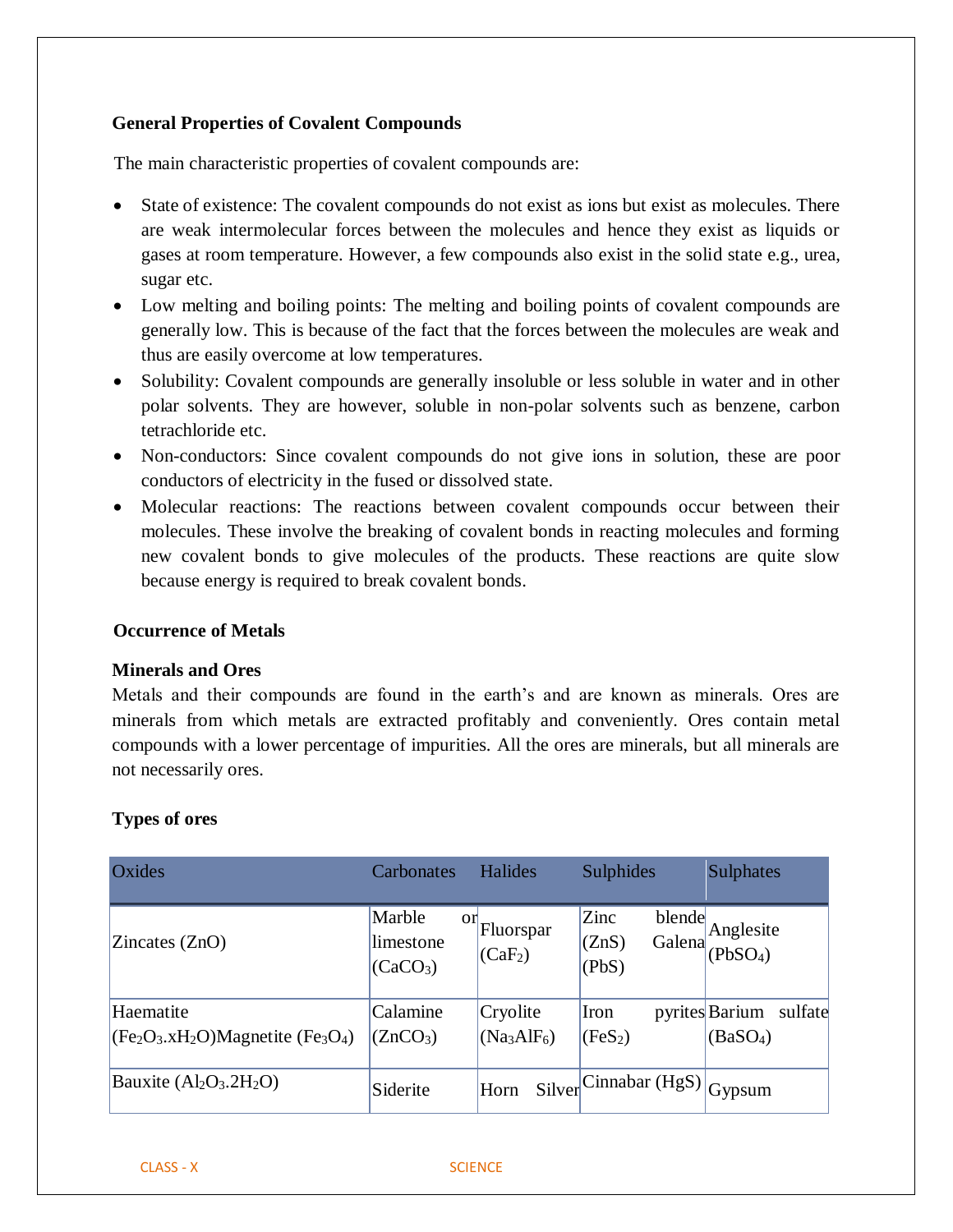|                   | [FeCO <sub>3</sub> ]              | (AgCl)                 | (CaSO <sub>4</sub> .2H <sub>2</sub> O) |
|-------------------|-----------------------------------|------------------------|----------------------------------------|
| Cuprite $(Cu_2O)$ | Magnesite<br>(MgCO <sub>3</sub> ) | Rock<br>salt<br>(NaCl) | Epsom<br>salt<br>$ (MgSO_4.7H_2O) $    |

## **In the Free State**

Very few metals exist in the free or native state. Only metals like gold, platinum and mercury are occasionally found in the Free State i.e., in the pure form. Sometimes, copper and silver may also be found in the Free State. Such metals are not acted upon by air or water.

#### **In the Combined State**

The rest of the metals occur in the combined form as compounds such as oxides, carbonates, sulphides, sulphates, silicates, chlorides, nitrates, phosphates etc. Copper and silver are two metals which occur in free as well as combined state as sulphide, oxide or halide ores. Metals at the top of the activity series (K, Na, Ca, Mg and Al) are so reactive that they are never found in nature as free elements. The metals in the middle of the activity series (Zn, Fe, Pb, etc.) are moderately reactive. They are found in the earth's crust mainly as oxides, sulphides or carbonates.

#### **Extraction of Metals - Metallurgy**

The various processes involved in the extraction of metals from their ores and their subsequent refining are known as metallurgy.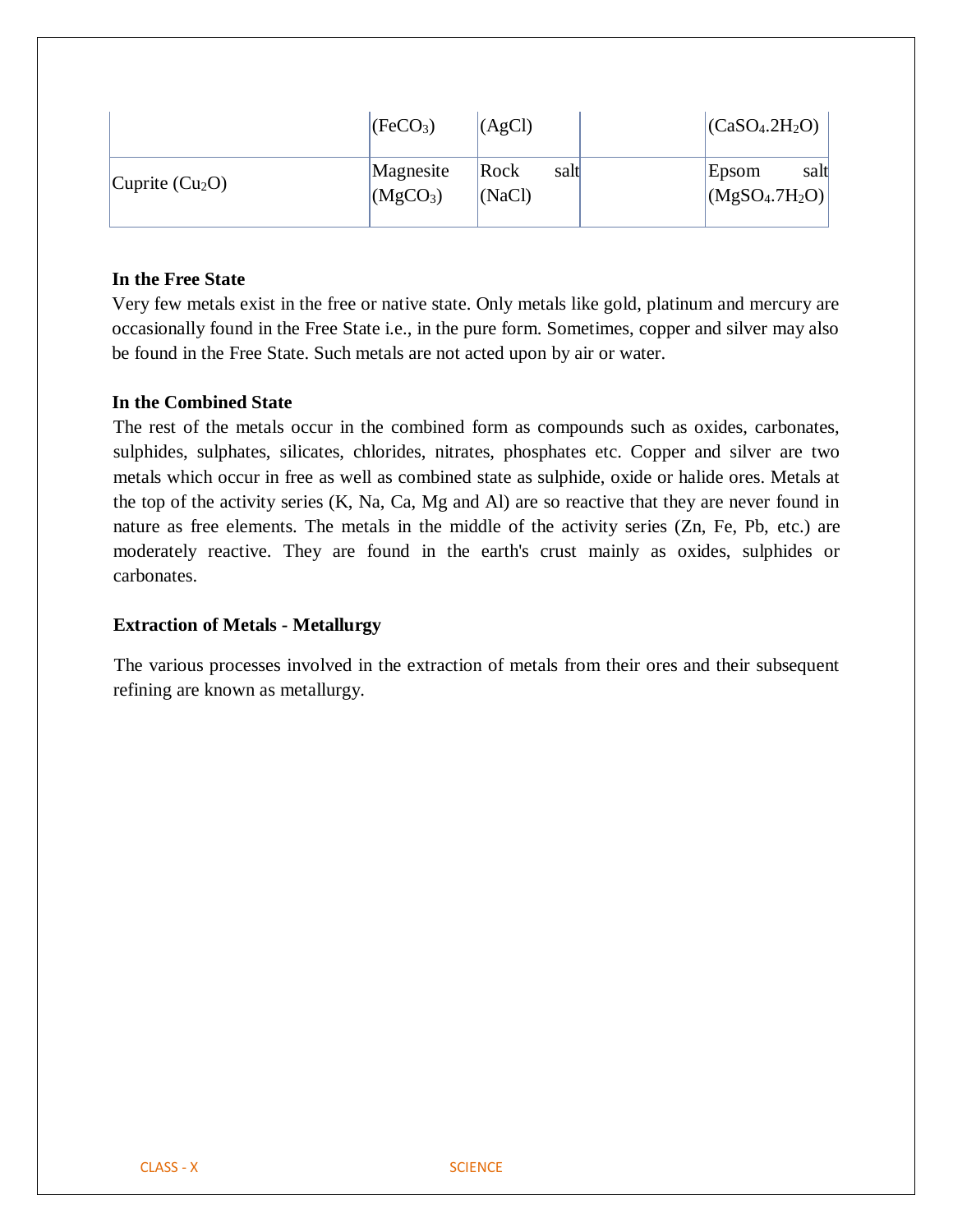

## **Concentration - Enrichment of Ores**

Ore is an impure metal containing large amount of sand and rocky material. The impurities like sand, rocky materials, limestone, mica etc present in the ore is called **gangue or matrix.** These impurities must be removed from the ore before the extraction of the metal. The substance added to the ore to remove the matrix called **flux** results in the formation of a fusible compound called **slag.**

#### **Gangue + Flux = Slag.**

The processes used for removing the gangue from the ore are based on the differences between the physical or chemical properties of the gangue and the ore. At first the ore is crushed to powder. The **pulverized** ore is separated by **physical processes** like hydraulic washing, frothfloatation, and magnetic separation or by **chemical processes**, depending on the nature of the ore and its impurities. Concentration of the ore is also known as 'dressing' or 'enrichment' of ore.

## **Physical Methods of Concentration**

#### **Hydraulic Washing (Gravity Separation)**

The ore particles are poured over a hydraulic classifier which is a vibrating sloped table with grooves and a jet of water is allowed to flow over it. The denser ore settle in the grooves while the lighter gangue particles are washed away. This method is used for concentration of heavy oxide ores of lead, tin, iron etc.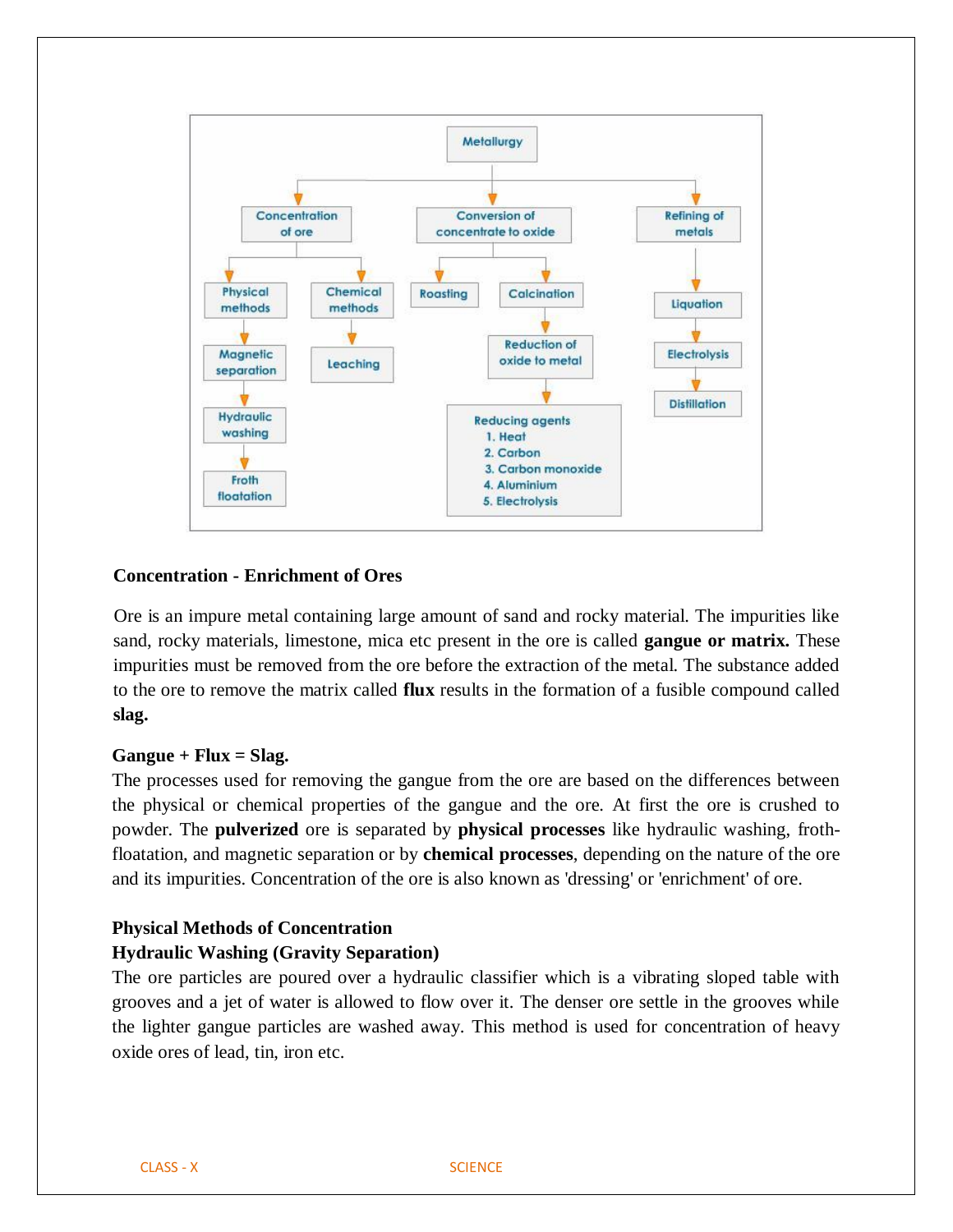

## **Froth Floatation**

This method employs a mixture of water and pine oil which is made to froth in a tank to separate sulphide ores. The differences in the wetting properties of the ore and gangue particles separate them.



A mixture of water, pine oil, detergent and powdered ore is first taken in a tank. A blast of compressed air is blown through the pipe of a rotating agitator to produce froth. The sulphide ore particles are wetted and coated by pine oil and rise up along with the froth (froth being lighter). The gangue particles wetted by water sink to the bottom of the tank (water being heavier). Sulphide being more electronegative attracts the covalent oil molecules. The gangue being less electronegative is attracted by the water. The froth containing the sulphide ore is transferred to another container, washed, and dried.

## **Magnetic Separation**

Magnetic ores like pyrolusite  $(MnO_2)$  and chromite (FeO.Cr<sub>2</sub>O<sub>3</sub>) are enriched by this method by making use of the difference in the magnetic properties of the ore and gangue particles.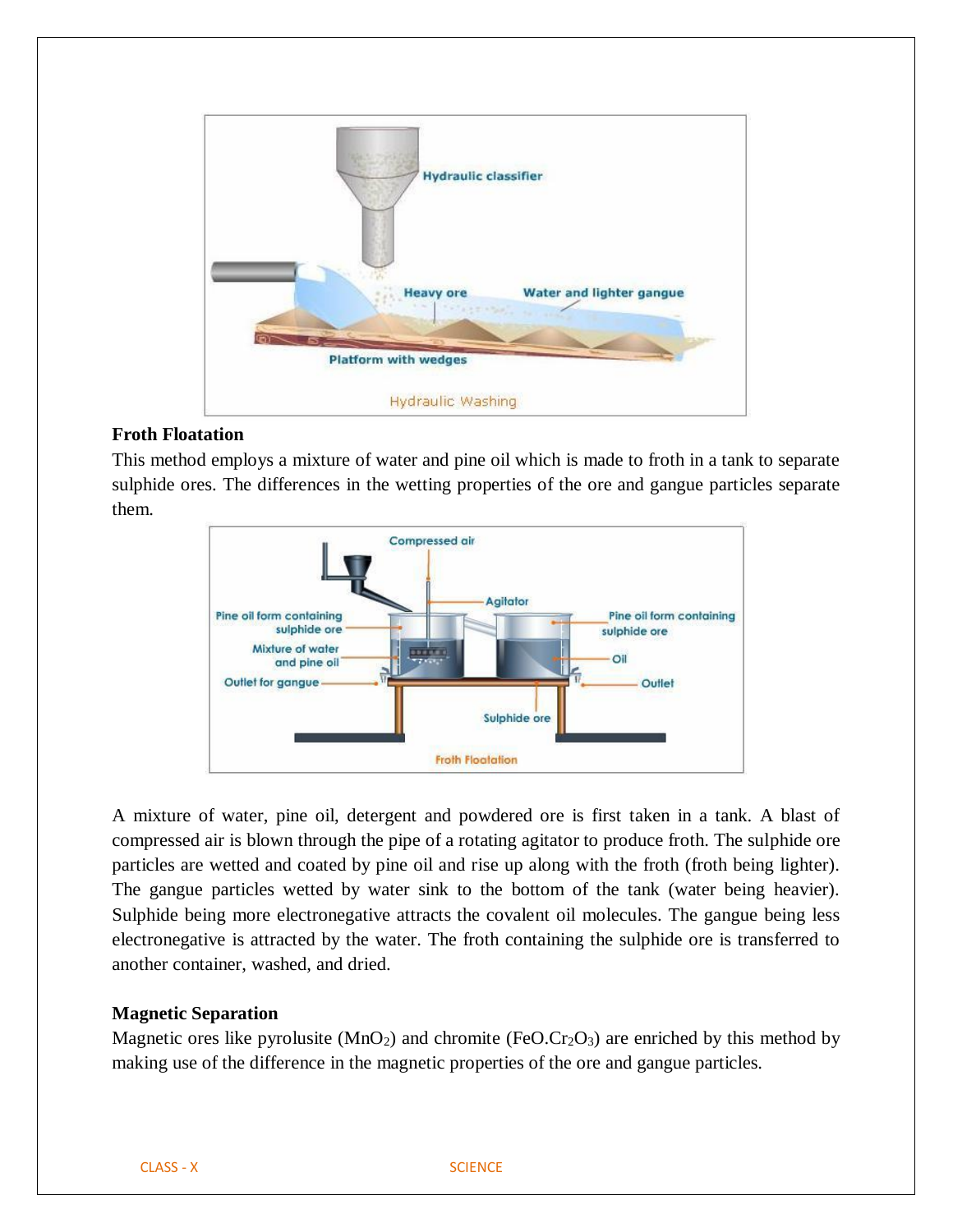

The powdered ore is dropped over a conveyor belt running over two rollers, one of which is magnetic. The magnetic ore particles get attracted to the magnetic roller and run along with the conveyor belt for a little longer than the non magnetic gangue. Gangue particles drop down first forming a heap. Then, the magnetic ore particles drop down forming a separate heap. Thus, two separate heaps of ore and gangue particles are formed.

## **Extracting Metals Low in the Activity Series**

Metals that are low in the activity series are very un-reactive. The oxides of these metals can be reduced to metals by heating alone. For example, mercury is obtained from its ore, cinnabar (HgS), by the process of heating.

Reduction Using Heat

 $2HgS + 3O<sub>2</sub> \xrightarrow{Heat} 2HgO + 2SO<sub>2</sub>$  $2HgO \xrightarrow{Heat} 2Hg + O<sub>2</sub>$ 

Mercuricoxide

Copper can also be obtained in a similar manner from its sulphide ore  $(Cu_2S)$ .

**Note:** The oxides of Mercury & copper metals decompose on heating.

#### **Extracting Metals in the Middle of the Activity Series**

Metals such as iron, zinc, lead, copper, etc., are in the middle of the reactivity series. These are moderately reactive metals and are usually present as sulphides or carbonates.

These metals are obtained from their ores by the processes of reduction. In the reduction process, it is the oxide ore that is reduced.

It is easier to reduce an oxide ore as compared to its sulphides and carbonates. If the ore is not an oxide ore, it is first converted to the oxide by the process of calcination or by roasting.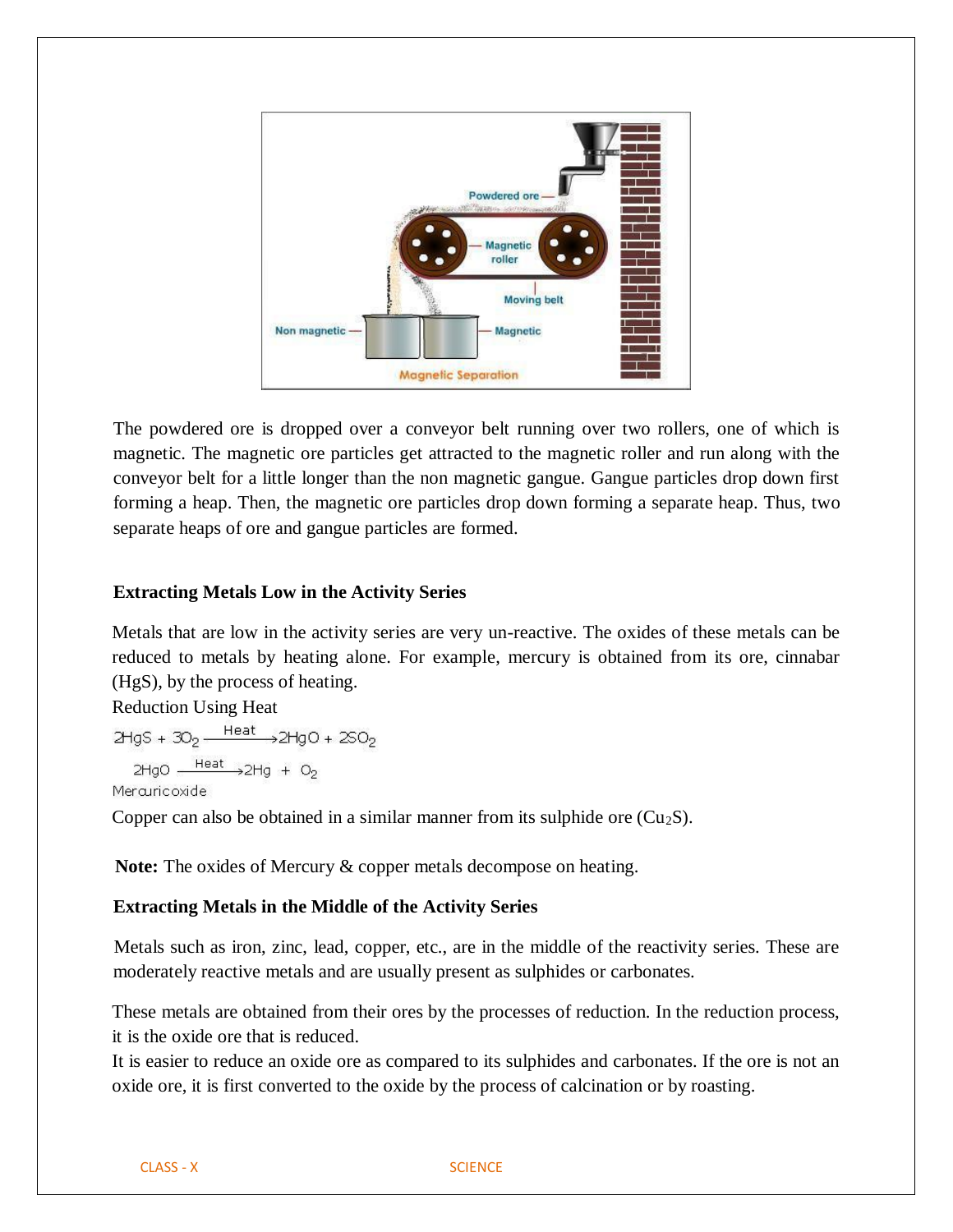## **Roasting**

Sulphide ores are converted into oxides by heating strongly in the presence of excess air, so that oxygen gets added to form the corresponding oxides. Sulphur impurities escape as gas. This process is known as roasting.

 $2ZnS(s) + 3O<sub>2</sub>(g) \rightarrow 2ZnO(s) + 2SO<sub>2</sub>(g)$  $2PbS(s) + 3O<sub>2</sub>(g) \rightarrow 2PbO(s) + 2SO<sub>2</sub>(g)$  $4FeS(S) + 7O<sub>2</sub>(g) \rightarrow 2Fe<sub>2</sub>O<sub>3</sub>(s) + 4SO<sub>2</sub>(g)$ 

## **Calcination**

In this process the ore is heated to a high temperature in the absence of air, or where air does not take part in the reaction. Usually, carbonate ores or ores containing water are calcined to drive out carbonate and moisture impurities.

 $ZnCO<sub>3</sub>(s) \rightarrow ZnO(s) + CO<sub>2</sub>(g)$  $Al_2O_3.2H_2O(s) \rightarrow Al_2O_3(s) + 2H_2O(1)$ 

## **Differences between Roasting and Calcination**

| <b>Roasting</b>                                                                                                                  | <b>Calcination</b>                                                                        |
|----------------------------------------------------------------------------------------------------------------------------------|-------------------------------------------------------------------------------------------|
| Heating in the presence of air                                                                                                   | Heating in the absence of air                                                             |
| is<br>Sulphide ores are roasted Sulphur dioxide<br>released $22n5+302 \xrightarrow{\Delta} 22n0+2502$                            | Carbonate ores are calcined.<br>Carbon dioxide is<br>released                             |
|                                                                                                                                  | CaCO <sub>3</sub> $\triangle$ $\rightarrow$ CaO+CO <sub>2</sub> <sup>†</sup>              |
| Is done at high temperatures, sometimes higher Is done at lower temperatures, generally                                          |                                                                                           |
| that the melting point of the ore.                                                                                               | below the melting point of the ore.                                                       |
| Purpose is to remove impurities as volatile oxides<br>$\&$ to oxidize the ore and to remove any moisture<br>that may be present. | Purpose is to remove impurities as volatile<br>oxides and to remove the moisture present. |

## **Reduction of Ores**

The oxide obtained by calcination or roasting is then reduced by either carbon or hydrogen. Carbon is usually used in the form of coke, or carbon monoxide. Not all metallic oxides can be reduced by carbon or carbon monoxide. Thus, in order to extract metal from its ore the method adopted depends on the reactivity of the metal i.e., its position in the metal activity series.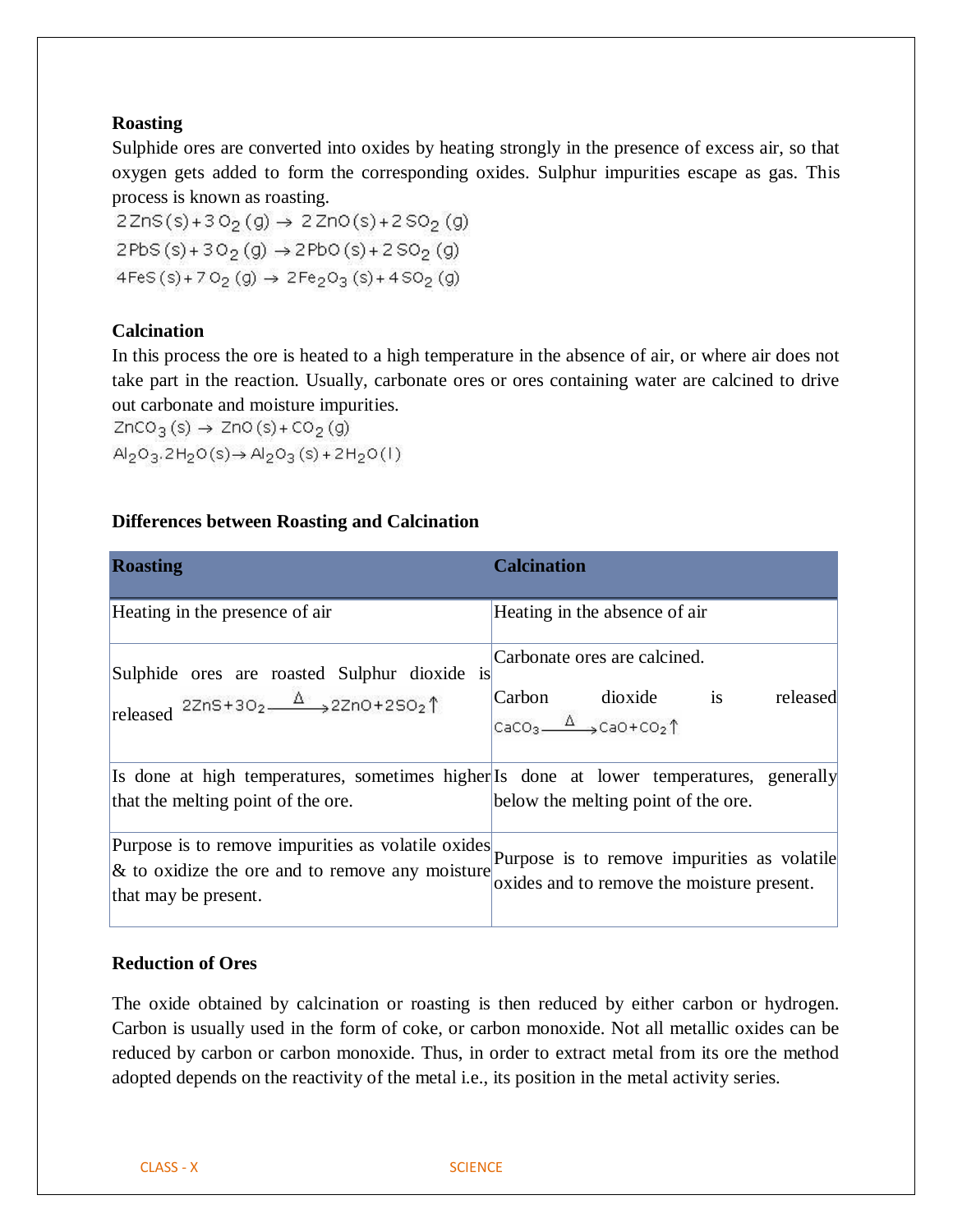| <b>Metal</b> | <b>Method of reduction of oxide</b>                                                                                                  |  |
|--------------|--------------------------------------------------------------------------------------------------------------------------------------|--|
| $ Z_{n} $    | By carbon reduction method. This metal can be reduced by coke only                                                                   |  |
| [Fe, Pb, Cu] | By carbon reduction method. These metals can be reduced by coke as well<br>as carbon monoxide. They can also be reduced by hydrogen. |  |

## **Reduction Using Carbon (Coke)**

This method is used for oxides of moderately reactive metals. Coke is an inexpensive reducing agent and is most widely used.

 $2ZnO+C \xrightarrow{\Delta} 2Zn+CO<sub>2</sub>$  $2PbO+C \xrightarrow{\Delta} 2Pb+CO<sub>2</sub>$ 

#### **Reduction Using Carbon Monoxide**

Carbon monoxide is a powerful reducing agent. It is used for the reduction of hematite in the blast furnace.

 $Fe<sub>2</sub>O<sub>3</sub>+3CO \xrightarrow{\Delta}$   $2Fe+3CO<sub>2</sub>$ <sup>↑</sup>

#### **Extracting Metals towards the Top of the Activity Series**

Metals such as sodium, magnesium, calcium, aluminum high up in the reactivity series are very reactive and cannot be obtained from their compounds by heating with carbon. This is because these metals have more affinity for oxygen than carbon. These metals are obtained by electrolytic reduction.

#### **Reduction by Electrolysis**

This process is used for oxides of highly reactive metals that are above aluminum in the reactivity series. It is also used for reduction of aluminum oxide. Example:

 $2Al_2O_3 \xrightarrow{\text{electricity}} 4Al+3O_2$ 

Alumina has a very high melting point and the cost of maintaining the electrolyte in the molten state is very high. However, if alumina is mixed with cryolite (Na<sub>3</sub>AlF<sub>6</sub>) and fluorspar (CaF<sub>2</sub>) the melting point is lowered drastically and the cost reduced too. These substances increase the conductivity of the electrolyte.

#### **Reduction Using Aluminum (Aluminothermy)**

Aluminum is an expensive reducing agent. It is used for reduction of oxides of highly reactive metals. But these metals need to be below aluminum in the reactivity series. Example: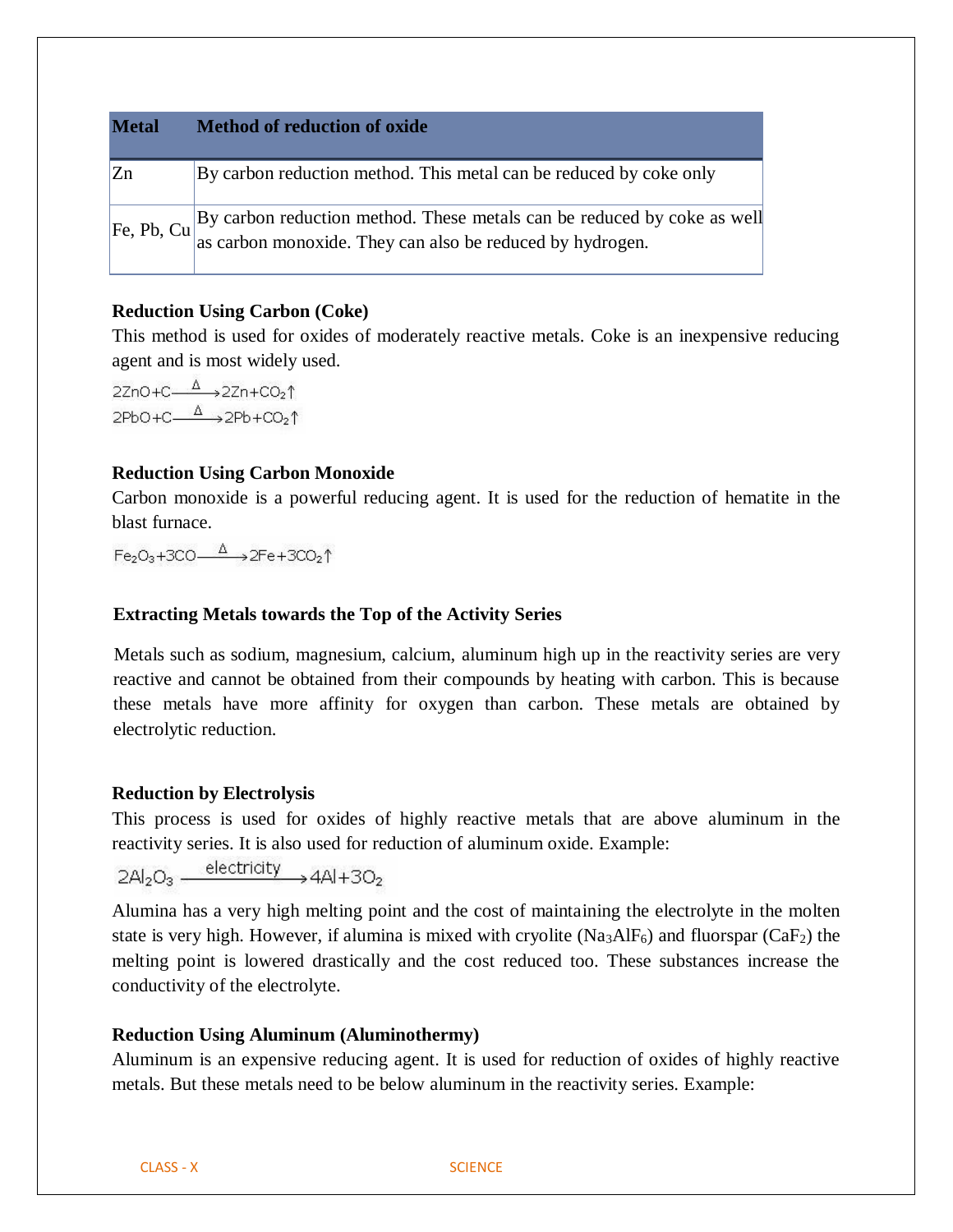## $Cr_2O_3+2Al$   $\stackrel{\Delta}{\longrightarrow}$  Al<sub>2</sub>O<sub>3</sub>+2Cr

Aluminothermy is also used for welding broken iron rails. As the reaction is highly exothermic, the heat generated in the reaction causes the metallic iron formed to melt. This molten iron drips down over the two pieces to be welded and joins them on solidifying.

 $Fe_2O_3 + 2Al \xrightarrow{\Delta} Al_2O_3 + 2Fe$ 

## **Refining of Metals**

Most metals obtained by the reduction process are not very pure. These have to be further refined or purified. Purification of the metal is the last step in metallurgy. Refining is based on the difference between the properties of metals and their impurities. The following process we use for refining.

## **Electro refining**

Electrolysis can be used for both extractions of metal (which cannot be separated by chemical reduction process) as well as for further purification of metals obtained by any other method. In the electro refining process a block of impure metal is made the **anode** and a thin sheet of pure metal is made the **cathode.** The electrolytic cell contains an aqueous solution of the metal salt. When electric current of a suitable voltage is passed, impure metal at the anode gets dissolved to deposit the pure metal at the cathode. Metal ions from the anode enter the electrolyte as follows:

 $M \rightarrow M^{tn} + ne^{-}$ 

These ions get deposited on the cathode as follows

$$
M^{*n} + ne^{-} \rightarrow M
$$

The impurities are left behind as anode mud near the anode. The anode finally disintegrates while the cathode gains in weight due to the collection of pure metal.



This method is used for refining volatile metals like copper, silver, tin, nickel that have boiling points lower than their impurities. e.g., zinc, mercury.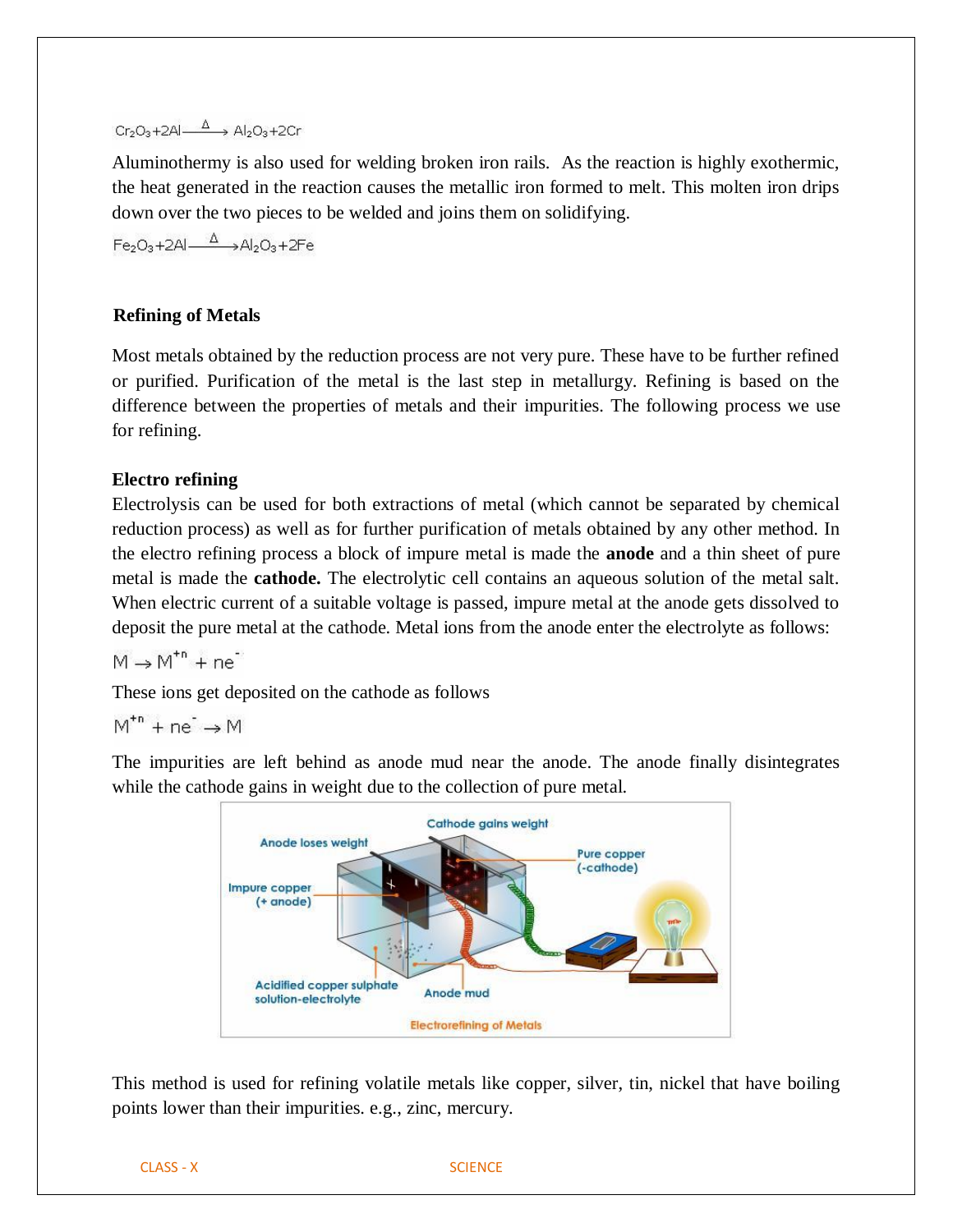• An electrolyte is a compound (salt, acid or base), which in solution or in a molten state conducts an electric current and is simultaneously decomposed by it.

Electrolytes are ionized into electrically charged ions, which carry the current.

• Charged ions move towards the oppositely charged electrodes to give up their electric charge and become atoms; these are either liberated or deposited at the electrodes.

## **Corrosion of Metals**

We have learnt that metals that are chemically active get corroded in the presence of a moist atmosphere. Corrosion is an oxidation reaction with atmospheric oxygen in the presence of water on the surface of a metal. Iron corrodes more quickly than most other transition metals to form an iron oxide. Corrosion or rusting of iron is accelerated in the presence of  $CO<sub>2</sub>$  and also in the presence of salt solution.

Rusting is  $\text{Fe}_{(s)} + \text{O}_{2(q)} + \text{H}_{2}\text{O}_{(t)} \Rightarrow \text{Fe}_{2}\text{O}_{3} \times \text{H}_{2}\text{O}_{(s)}$ 

#### i.e., rust is hydrated iron (III) oxide

Rusting is oxidation because it involves iron gaining oxygen (Fe  $\Rightarrow$  Fe<sub>2</sub>O<sub>3</sub>) or iron atoms losing electrons (Fe - 3e<sup>- $\Rightarrow$ </sup>Fe<sup>3+</sup>). The equation is not meant to be balanced and the amount of water 'x' is variable, from dry to soggy.

The major problem of corrosion occurs with iron (or steel) as it is used as a structural material in industries like construction, infrastructure, bridges, rail transport power transmission, shipbuilding, automobiles, heavy industries etc.

Aluminum, another useful structural metal, also undergoes an oxidation reaction, but does not oxidize and corrode as quickly as its reactivity suggests. Once a thin oxide layer of  $Al_2O_3$  has formed on the surface, it forms a barrier to oxygen and water to prevent further corrosion of the aluminum. Hence aluminum is called a **self-protective metal**. Aluminum can be made harder, stronger and stiffer by mixing it with small amounts of other metals (e.g., magnesium) to make alloys.

The alkali metals like sodium used in chemistry laboratories and in some chemical industries rapidly corrodes in air and need to be stored under oil.

Copper and lead are both used in roofing situations because neither is very reactive. The compounds formed on the surface do not flake away as easily as rust does from iron. Lead corrodes to a white lead oxide or carbonate and copper corrodes to form a basic green carbonate (combination of the hydroxide  $Cu(OH)_2$  and carbonate  $CuCO_3$ ). In the past both metals have been used for piping but as lead is considered too toxic copper is usually used.

Non-reactive metals like gold, platinum, mercury do not corrode.

## **Prevention of Corrosion**

Iron and steel (alloy of iron) are most easily protected by paint which provides a barrier between the metal and air/water. Moving parts on machines can be protected by a water repellent oil or grease layer. Covering the surface with enamel and lacquers is another method.